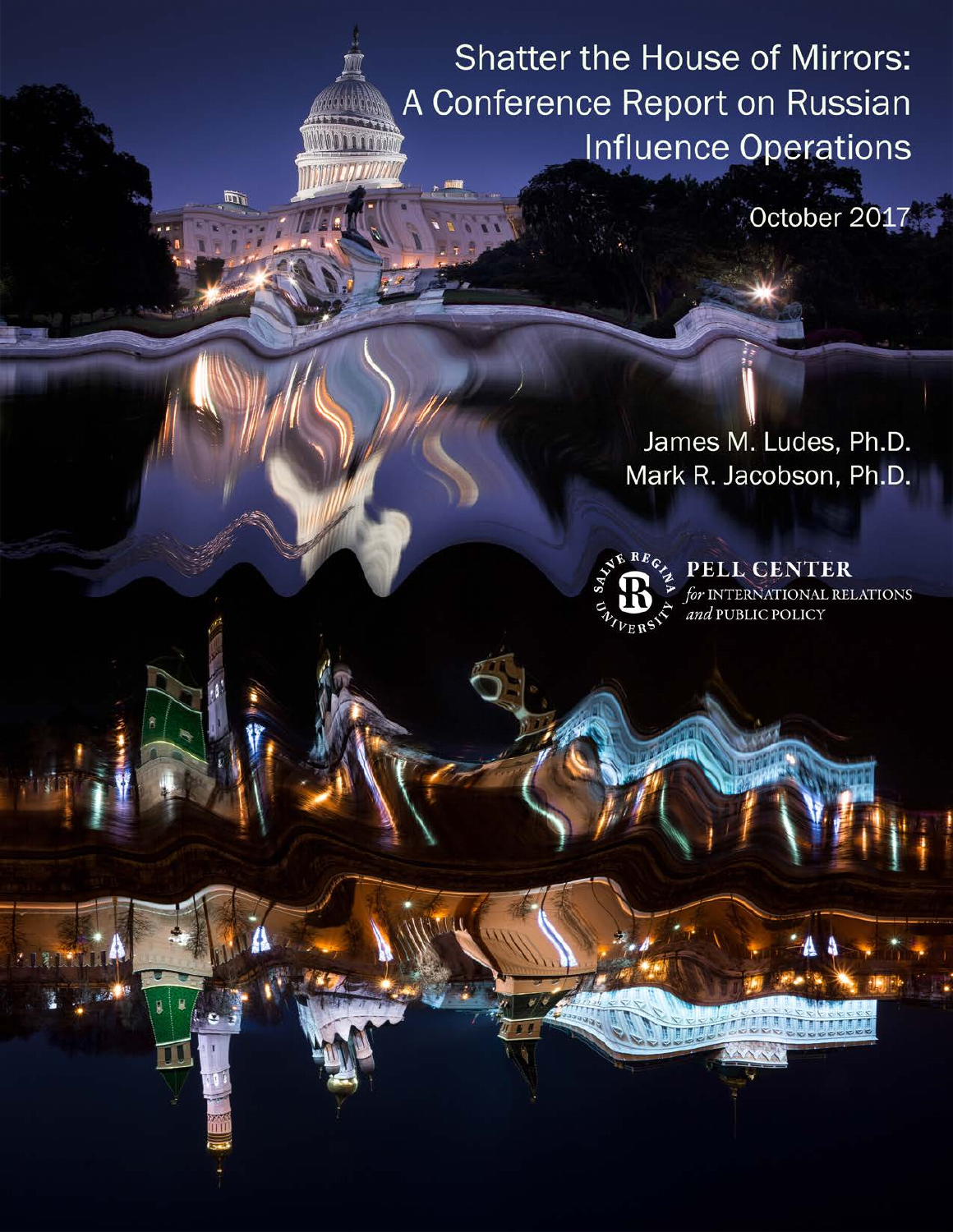Cover photo credits: Scott Medway/Shutterstock.com and BushAlex/Shutterstock.com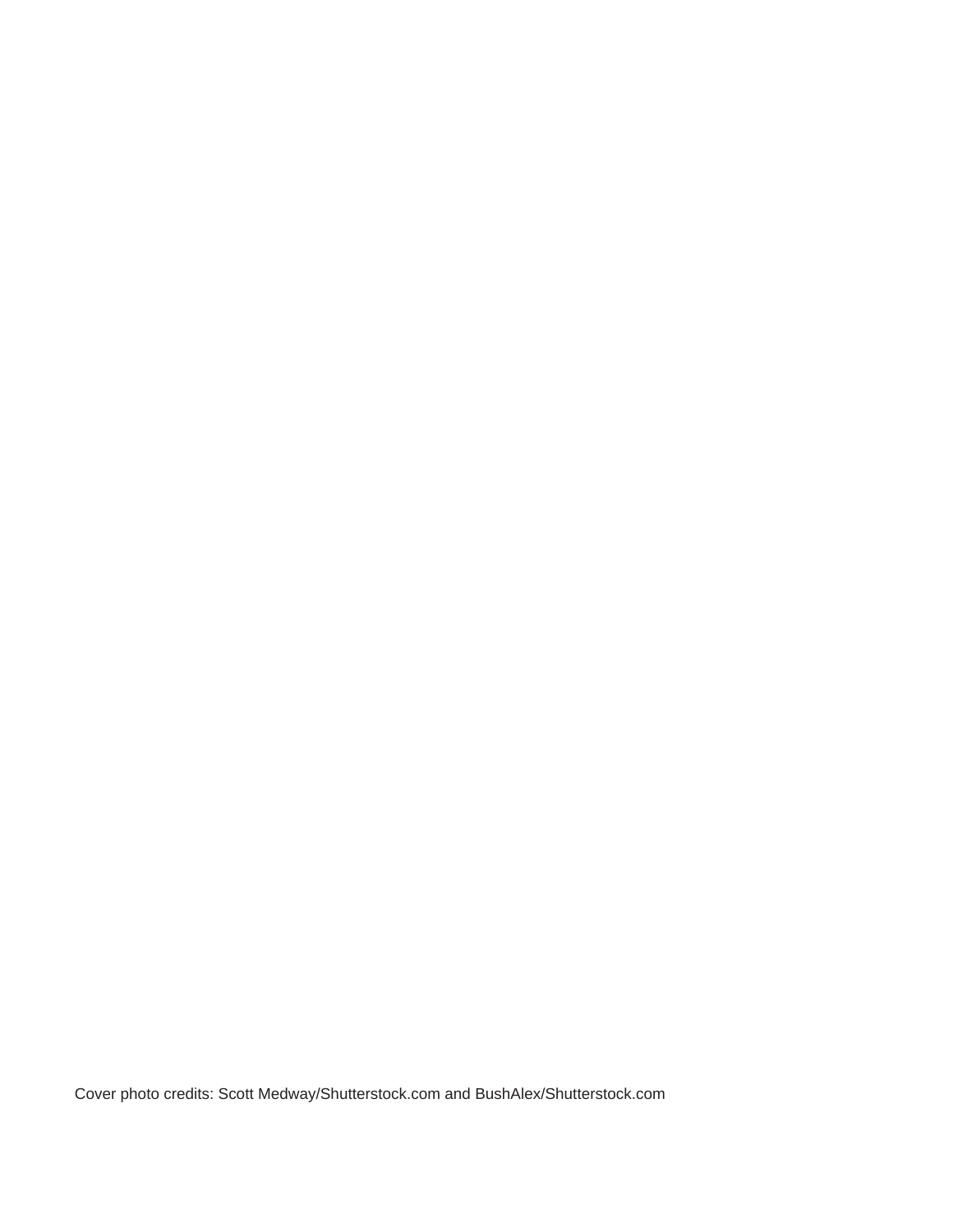

# **Shatter the House of Mirrors:**

**A Conference Report on Russian Influence Operations**

# **EXECUTIVE SUMMARY**

Vladimir Putin's Russia is engaged in a well-financed and determined campaign to<br>undermine democratic political and social institutions as well as international alliar<br>and the means to do so undermine democratic political and social institutions as well as international alliances, and to remove resistance to Russia's foreign policy objectives. Russia has the motive and the means to do so.

Russia's motives are clear. Putin resents the collapse of the Soviet Union and seeks to restore Russia's lost empire in order to give the Russian government a freer hand at home and abroad. Russia's intervention in the American election was part of a broader effort to undermine confidence in Western democracies and the credibility of Western institutions; weaken trans-Atlantic relationships, including NATO; diminish the international appeal of the United States as well as reduce American power abroad; reassert Russian power; and, ultimately, protect Putin's regime from the threat of people power.

The means at Russia's disposal include: official Russian state-organs, such as its intelligence services, that have a long history of conducting such operations; state controlled media outlets, such as RT and Sputnik which are propaganda arms whose narratives seep into Western media coverage; and Russian-controlled bots and trolls in social media that engineer the trends and popularity of both individuals and narratives. Russia has a long history of employing so-called "active measures" that by 2016 included traditional propaganda and computational propaganda, cybercrimes, as well as weaponized information—in the form of selective release of information to groups like Wikileaks. Finally, there is evidence of Russian support to and ties with the American so-called "Alt-Right," ethno-nationalists, and secessionist movements in California and Texas, among other places—all of which serve to undermine U.S. political cohesion.

Russia's assault on Western democracies, including the United States, exploits features of free and open societies. To fight-back, the United States must take decisive actions:

- **Improve transparency and raise public awareness of the threat.** Too much of the public discussion has focused on possible crimes committed by people around thencandidate Donald Trump. That focus obscures the magnitude of the challenge and the enduring nature of the threat, regardless of what happens in the investigation of the Trump team. Accordingly:
	- Congress must create an independent, bipartisan commission to establish a widely-accepted understanding of Russian actions, means, and objectives in the 2016 election.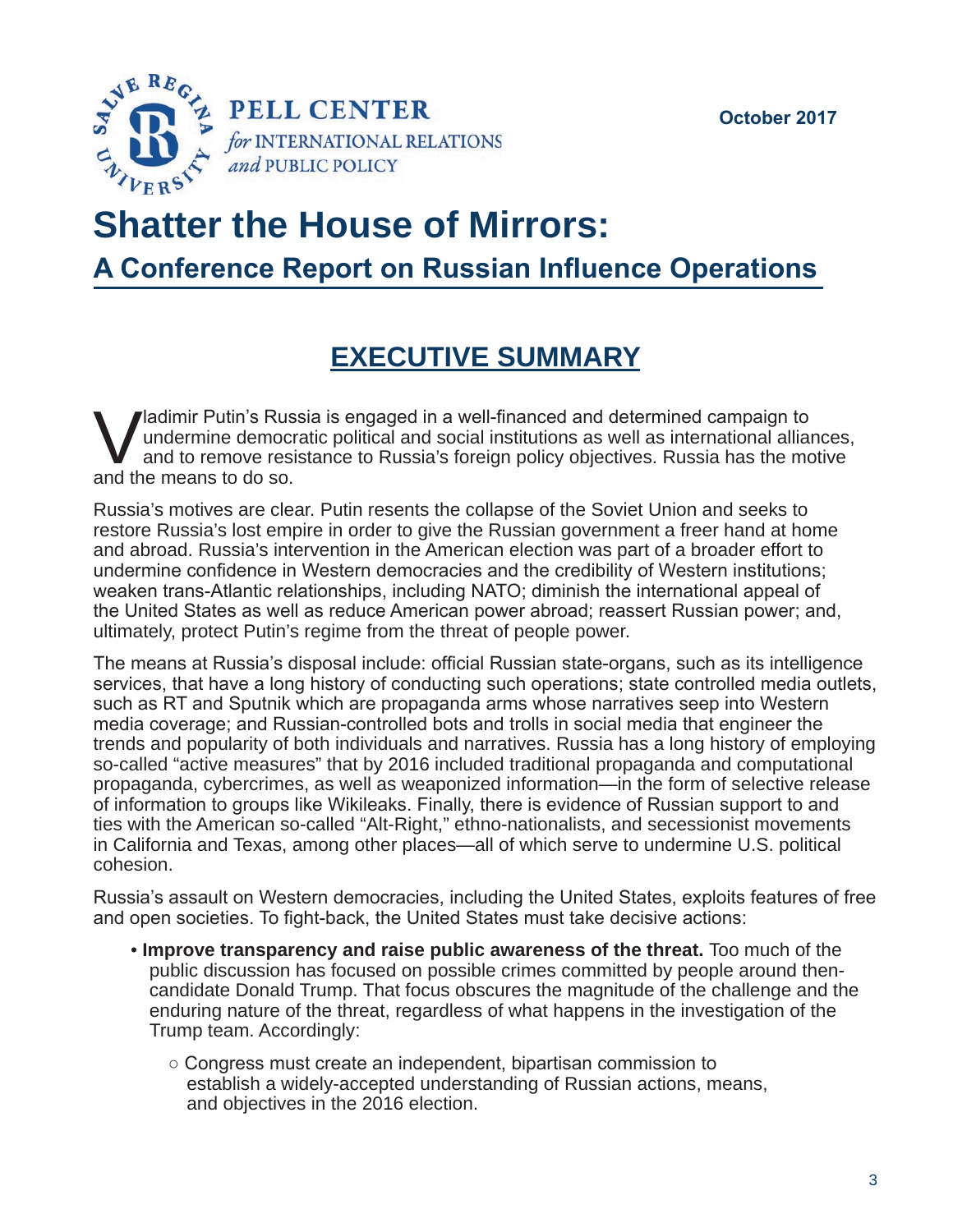- Among the commission's objectives, it must look beyond the 2016 campaign and expose the activities of trolls, bots, and other foreign actors, including those that are still active today, whether in battleground states or in states with active secession movements or vulnerable to exploitation over divisive social issues.
- The news industry must determine whether their current standards and practices allow them to identify when they are the vehicle for a propaganda campaign and expose other outlets that lack those standards.
- Social media platforms must be regulated so that political ads and sponsored content are clearly identified as such and there is transparency about who is paying for that content.
- Public and private resources must be brought to bear to fund the scholars, journalists, and investigators who will educate the American public and policymakers about a threat that has not waned.
- **Prepare the executive branch for a new cold war.** Organizations from the White House to the intelligence community need to be reviewed for their efficacy in meeting the propaganda challenge to the West. The White House must communicate to Congress the need for any new authorizations to meet this threat. It must also request sufficient appropriations for these activities and prosecute these programs vigorously. The administration also must provide the diplomatic leadership required for an international response to the common challenge posed by Russian intervention in the democratic processes of the West.
- **Congress must lead.** In the absence of clear executive branch willingness or readiness to lead on this issue, the U.S. Congress must take the initiative. It can do so by eliminating "dark-money" in American politics; requiring more transparency by corporations operating in the United States; embracing bipartisanship in the defense of American democracy; and reforming the laws governing the activities of foreign agents operating in the United States—to begin by considering legislative changes that would require state-sponsored media outlets, such as RT and Sputnik, to publicly reveal their sources of funding.
- **Invest in the American people.** We must once again consider education a national priority and the cornerstone for an effective defense of democracy. Russia exploited America's media illiteracy, our civic illiteracy, and our historical illiteracy. Programs to increase the public's resistance to influence by foreign powers should be either buttressed, expanded, or created. This is a long-term effort and one we must begin now.

The press and the American public are mistaken if they focus exclusively on the question of whether President Trump or his team colluded with Russia in the 2016 election. The Russian effort is larger than the election of a president. It seeks to sow division within the United States and within the broader community of Western democracies. While crimes need to be prosecuted if they occurred, the public should be sensitized and their attention reoriented to combat the broader Russian effort to weaken our faith in our free institutions, and undermine the political cohesion of the United States.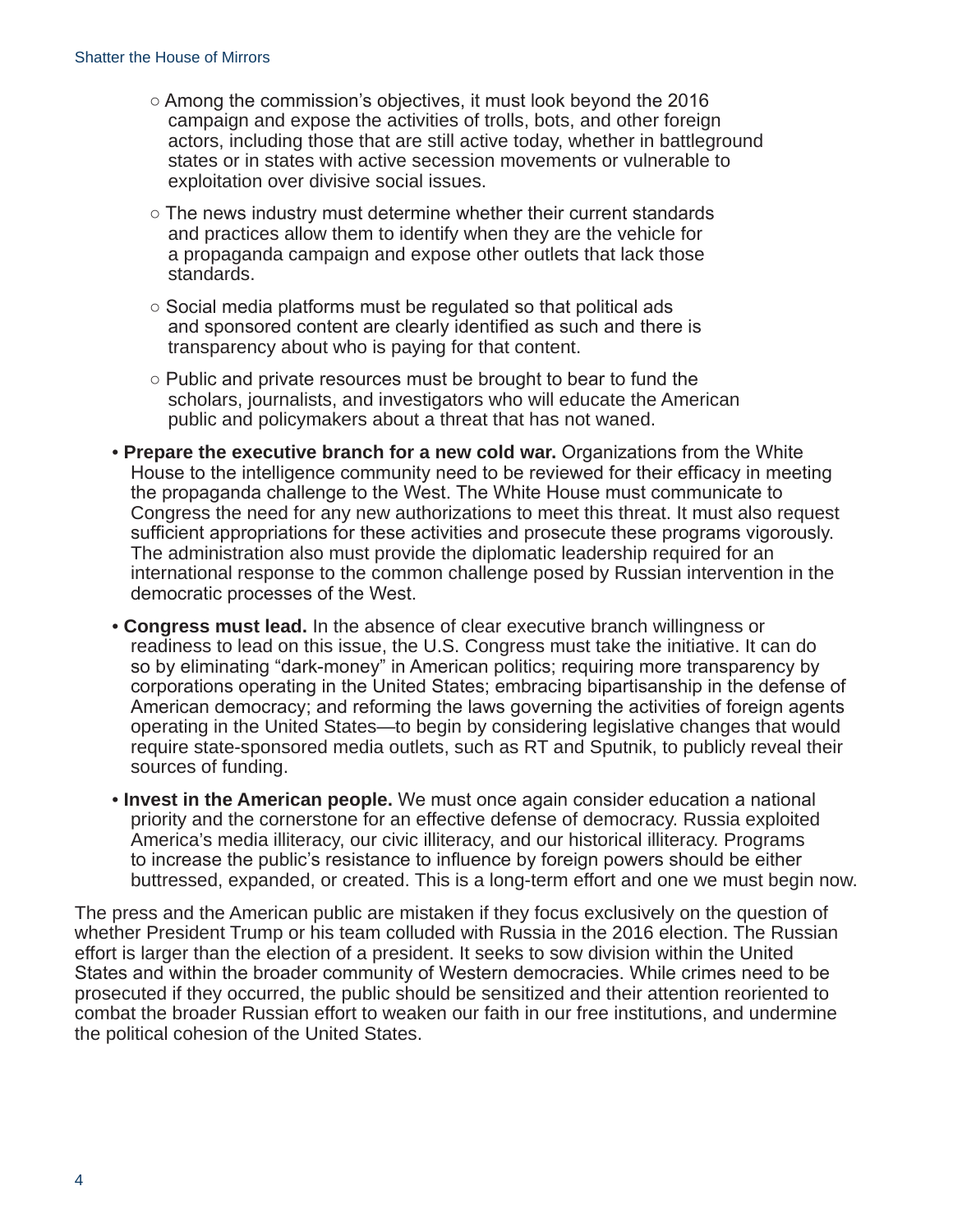

# **Shatter the House of Mirrors: A Conference Report on Russian Influence Operations**

# **2016 IN CONTEXT**

Sefore the phrase "Cold War" referred<br>to an era in history, the term "cold way<br>by means short of the use of armed force. to an era in history, the term "cold war" referred to confronting an adversary by means short of the use of armed force. Cold war can encompass a wide array of tools and tactics: information operations, including disinformation; influence operations; economic warfare; political subversion; and even sabotage. As U.S. and Soviet nuclear arsenals increased throughout the 1950s, cold war—what the Eisenhower administration called "political warfare"—was the best means to put pressure on the Soviet system without risking general war.

In the second half of the 20th century, across Democratic and Republican administrations, the United States sought to put pressure on the Soviet Union by engaging with its people, believing that exposing the truth and the rot inherent in their system would ultimately change the USSR from within.<sup>1</sup> Soviet strategy shared some similarities with the American approach—it sought to emphasize and exploit America's flaws, especially the racial divisions that have long threatened the integrity of the American republic. But the Soviets went one step further: they manufactured and spread lies about America's intentions, programs, and policies. The Soviets even trained foreigners for subversive activities and organized riots, such as the Teacher's Riots in Japan in 1960 and

an attack on Vice President Richard Nixon's convoy in Venezuela in 1958.<sup>2</sup>

In recent years, Russia has waged a new cold war on the United States, though we have only recently come to grips with this reality. As in any war, the Kremlin's objectives are political. The principal weapon in this conflict is information, and the evidence of Russia's use of it in Europe and the United States is clear. With the advent of ever-expanding and precise communications technologies capable of manipulating public opinion at the individual level on a mass scale, the tools and tactics of influence developed over the course of the 20th century are now capable of altering perceptions of reality, shaping societies, influencing election outcomes, and undermining states and alliances.

#### **Soviet Use of Information in the Cold War**

Throughout the Cold War, Russia used information and subversion to challenge the solidarity of the North Atlantic Treaty Organization (NATO) and the internal cohesion of NATO-member states. In the case of the United States, one favorite staple of Soviet influence operations was exploiting the racial divisions inside the United States and elsewhere, including Africa.

In the early 1980s, a never-before-seen virus was ravaging communities of predominantly

<sup>&</sup>lt;sup>1</sup> James M. Ludes, "The Russians Read our Cold War Playbook," War on the Rocks, November 3, 2016, <u>[https://](https://warontherocks.com/2016/11/the-russians-read-our-cold-war-playbook/)</u> [warontherocks.com/2016/11/the-russians-read-our-cold-war-playbook/.](https://warontherocks.com/2016/11/the-russians-read-our-cold-war-playbook/)

<sup>2</sup> U.S. Senate Committee on the Judiciary, Communist Anti-American Riots, Mob Violence as an instrument of Red Diplomacy, Bogota, Caracas, La Paz, Tokyo, Staff Study of the Subcommittee to Investigate The Administration of the Internal Security Act and Other Internal Security Laws, August 26, 1960.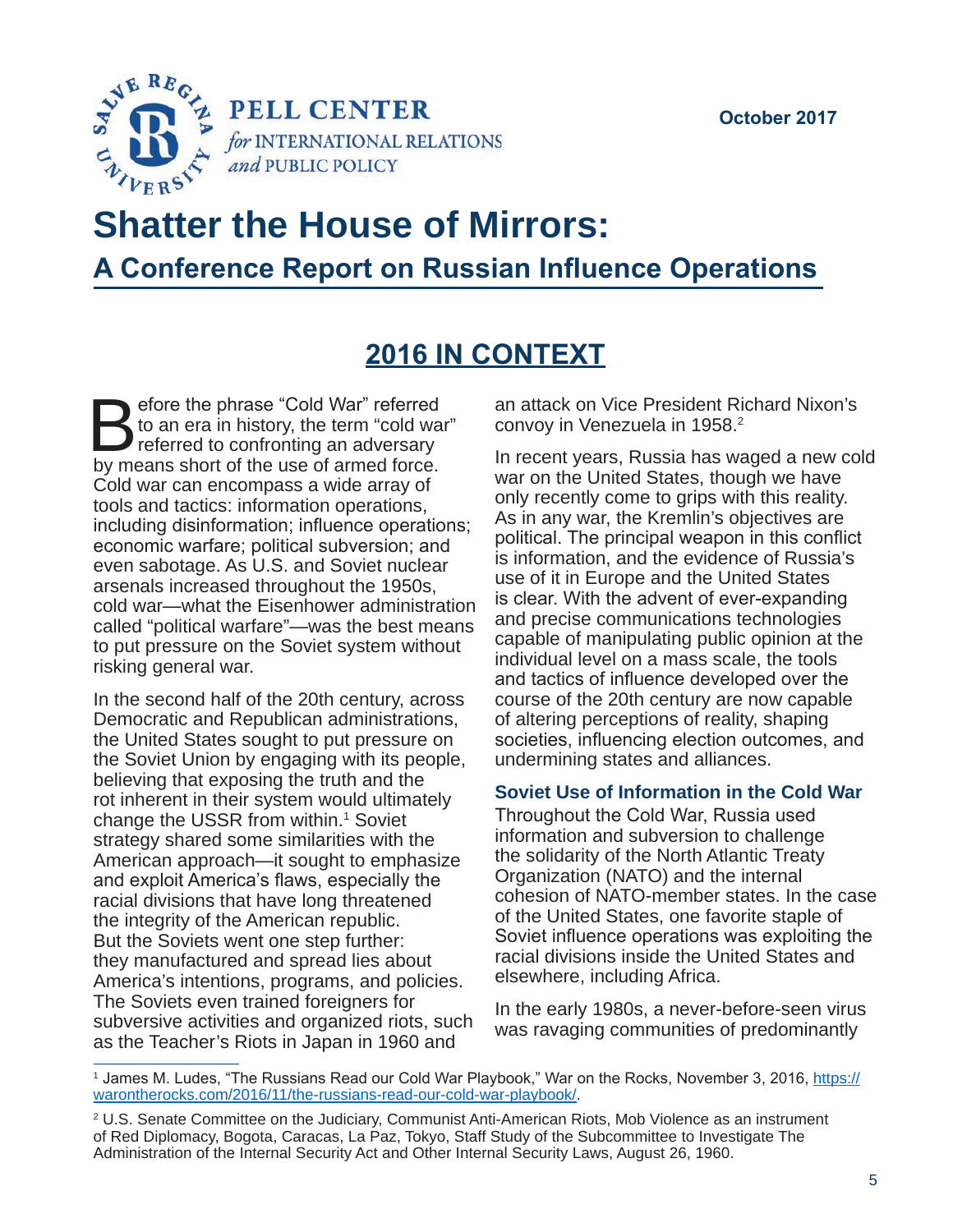gay men and intravenous drug users in the United States. When the HIV/AIDS virus was finally identified, it paved the way for billions of dollars of research into effective treatments. But for the Soviet intelligence community, it was an opportunity to undermine the domestic cohesion and international credibility of the United States.

In 1983, Soviet operatives planted a "fake news" story with a pro-Soviet Indian newspaper alleging that the AIDS virus was developed by the U.S. government as a weapon to target African-Americans and the homosexual community. By 1987, the story had been repeated in the state-controlled Soviet press, as well as in other outlets in over 80 countries and in 30 languages.<sup>3</sup> At the height of the AIDS crisis, the story did tremendous damage to U.S. credibility abroad as well as at home. At least one study as late as 2005 found that almost 50 percent of African-Americans believed that HIV was a "man-made virus."4

The disinformation about the origins of the HIV/AIDS virus was not the first Soviet effort to stoke racial tensions. At the height of the civil rights movement, Soviet intelligence first sought to discredit Martin Luther King, Jr., because he preached racial reconciliation. The Soviets favored instead more militant African-American activists who might provoke a full-blown race war in the United States. Towards that end, the Soviets generated a

propaganda campaign to depict King as a collaborator with white oppressors. After his assassination, however, Soviet propaganda targeting the African-American community portrayed King as a martyr and sought to enflame the passions of the community already rioting in American cities.5

All of this history is prologue to Russia's current information war against Western democracies.

#### **Russian Foreign Policy Goals and the Gerasimov Doctrine**

Russian President Vladimir Putin has called the demise of the Soviet Union the "biggest geostrategic catastrophe of the 20th century."6 His lament is fueled by former Warsaw Pact members and former Soviet Republics seeking, and gaining, admission into NATO, as well as the perceived expansion of Western institutions into traditional Russian spheres of influence<sup>7</sup> (Georgia and Ukraine, for example) and (from his perspective) the meddling imposition of the values of Western liberalism — free speech, $^{\rm 8}$  free conscience, $^{\rm 9}$ and free elections.10 However, rather than just playing a defensive game within the motherland, Putin portrays the West as rotten, perverse, and dangerous, as a means of diminishing the appeal of Western values and institutions at home, while disrupting Western cohesion, diminishing American influence and

<sup>3</sup> Fletcher Schoen and Christopher J. Lamb, "Deception, Disinformation, and Strategic Communications: How One Interagency Group Made a Major Difference," *INSS Strategic Perspectives* No. 11, June 2012, [http://ndupress.](http://ndupress.ndu.edu/Portals/68/Documents/stratperspective/inss/Strategic-Perspectives-11.pdf) [ndu.edu/Portals/68/Documents/stratperspective/inss/Strategic-Perspectives-11.pdf](http://ndupress.ndu.edu/Portals/68/Documents/stratperspective/inss/Strategic-Perspectives-11.pdf).

<sup>4</sup> Darryl Fears, "Study: Many Blacks Cite AIDS Conspiracy," *Washington Post*, January 25, 2005, [http://www.](http://www.washingtonpost.com/wp-dyn/articles/A33695-2005Jan24.html?tid=a_inl) [washingtonpost.com/wp-dyn/articles/A33695-2005Jan24.html?tid=a\\_inl](http://www.washingtonpost.com/wp-dyn/articles/A33695-2005Jan24.html?tid=a_inl)

<sup>5</sup> Christopher Andrew and Vasili Mitrokhin, *The Sword and the Shield*, (New York: Perseus Books, 1999), 237-238.

<sup>&</sup>lt;sup>6</sup> "Putin deplores collapse of USSR," BBC, April 25, 2005, <u>http://news.bbc.co.uk/1/hi/4480745.stm</u>.

<sup>7</sup> Roland Oliphant, "Vladimir Putin blames NATO expansion for rising tension with Europe," *The Telegraph*, January 11, 2016, [http://www.telegraph.co.uk/news/worldnews/vladimir-putin/12093042/Vladimir-Putin-blames-](http://www.telegraph.co.uk/news/worldnews/vladimir-putin/12093042/Vladimir-Putin-blames-Nato-expansion-for-rising-tension-with-Europe.html)[Nato-expansion-for-rising-tension-with-Europe.html](http://www.telegraph.co.uk/news/worldnews/vladimir-putin/12093042/Vladimir-Putin-blames-Nato-expansion-for-rising-tension-with-Europe.html).

<sup>8</sup> Konstantin Benyumov,"How Russia's independent media was dismantled piece by piece," *The Guardian*, May 25, 2016, [https://www.theguardian.com/world/2016/may/25/how-russia-independent-media-was-dismantled-piece](https://www.theguardian.com/world/2016/may/25/how-russia-independent-media-was-dismantled-piece-by-piece)[by-piece.](https://www.theguardian.com/world/2016/may/25/how-russia-independent-media-was-dismantled-piece-by-piece)

<sup>9</sup> U.S. Commission on International Religious Freedom, "RUSSIA: USCIRF Condemns Enactment of AntiTerrorism Laws," July 8, 2016, [http://www.uscirf.gov/news-room/press-releases/russia-uscirf-condemns](http://www.uscirf.gov/news-room/press-releases/russia-uscirf-condemns-enactment-anti-terrorism-laws)[enactment-anti-terrorism-laws](http://www.uscirf.gov/news-room/press-releases/russia-uscirf-condemns-enactment-anti-terrorism-laws).

<sup>10 &</sup>quot;Russia's Elections Show Putin-Style Democracy in Action," *Financial Times*, September 10, 2015, [https://www.](https://www.ft.com/content/b8a93c78-55f2-11e5-a28b-50226830d644) [ft.com/content/b8a93c78-55f2-11e5-a28b-50226830d644.](https://www.ft.com/content/b8a93c78-55f2-11e5-a28b-50226830d644)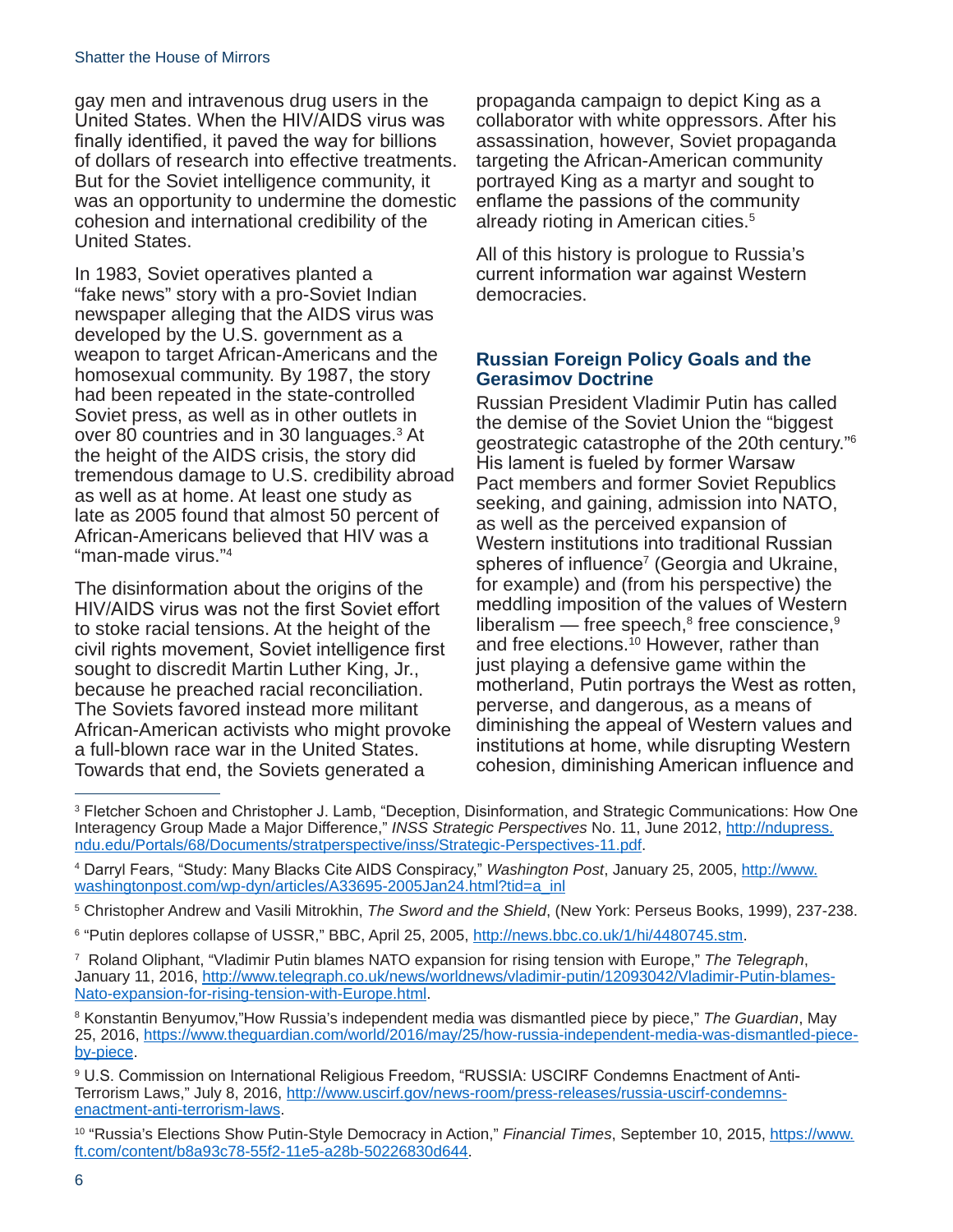leadership, and, ultimately, reinforcing Russia. The tools employed by Russia are modern, including hacking and cyber-espionage, but, at its core, this is an influence operation of the kind employed during the Cold War.

Remarkably, Russian officials have described their strategy in numerous places. In a 2013 journal article, the Chief of the General Staff of the Russian Federation, General Valery Gerasimov, explained that Russia would not match the U.S. military's technological might but would, instead, use a variety of political and informational tools to achieve strategic effects, including the "use of technologies for influencing state structures and the population with the help of information networks."<sup>11</sup>

The Russians have demonstrated a keen ability to "shift the flow of information," by flooding networks with too much information or disinformation.12 This tactic crowds out other decision factors, and controls the choices available to an adversary. They have made extensive use of bot-armies<sup>13</sup> and paid internet trolls<sup>14</sup> to shape information online—to the point where they can make something trend<sup>15</sup> on their own. And if

something is trending, it gets more coverage. In newsrooms around the country, tweets, Facebook likes, and web-page visits all translate into more coverage.

Chris Zappone, writing in the Sydney Morning Herald in June 2016, traced the tactic back to 2007, "when pro-Kremlin bloggers successfully overwhelmed news of an opposition rally in 2007 in Russia simply by crowding out posts supporting the event with coverage of a smaller pro-Kremlin march." Zappone documented similar Russian tactics during Russia's parliamentary election of 2011 and during the Scottish independence referendum of 2014.16

#### **Russian Activities in Europe and the United States**

There is a substantial and still-growing body of evidence about Russian influence and other intelligence activities in contemporary Europe and the United States. Russia has cultivated personal and financial ties with individuals and political parties across Europe.17 In France, the National Front, the

13 Craig Timberg, "Russian propaganda effort helped spread 'fake news' during election, experts say," *Washington Post*, November 24, 2016, [https://www.washingtonpost.com/business/economy/russian-propaganda-effort-helped](https://www.washingtonpost.com/business/economy/russian-propaganda-effort-helped-spread-fake-news-during-election-experts-say/2016/11/24/793903b6-8a40-4ca9-b712-716af66098fe_story.html?utm_term=.13eae667af97)[spread-fake-news-during-election-experts-say/2016/11/24/793903b6-8a40-4ca9-b712-716af66098fe\\_story.](https://www.washingtonpost.com/business/economy/russian-propaganda-effort-helped-spread-fake-news-during-election-experts-say/2016/11/24/793903b6-8a40-4ca9-b712-716af66098fe_story.html?utm_term=.13eae667af97) [html?utm\\_term=.13eae667af97](https://www.washingtonpost.com/business/economy/russian-propaganda-effort-helped-spread-fake-news-during-election-experts-say/2016/11/24/793903b6-8a40-4ca9-b712-716af66098fe_story.html?utm_term=.13eae667af97).

14 Adrian Chen, "The Agency," *The New York Times Magazine*, June 2, 2015, [https://www.nytimes.](https://www.nytimes.com/2015/06/07/magazine/the-agency.html?_r=0) [com/2015/06/07/magazine/the-agency.html?\\_r=0.](https://www.nytimes.com/2015/06/07/magazine/the-agency.html?_r=0)

<sup>15</sup> Emilio Ferrara, Onur Varol, Clayton Davis, Filippo Menczer, and Alessandro Flammini, "The Rise of Social Bots," *Communications of the ACM*, (July 2016): Vol. 59 No. 7, pgs. 96-104, [https://cacm.acm.org/](https://cacm.acm.org/magazines/2016/7/204021-the-rise-of-social-bots/fulltext) [magazines/2016/7/204021-the-rise-of-social-bots/fulltext](https://cacm.acm.org/magazines/2016/7/204021-the-rise-of-social-bots/fulltext).

16 Chris Zappone, "Donald Trump-Vladimir Putin: Russia's information war meets the U.S. election," *Sydney Morning Herald*, June 15, 2016, [http://www.smh.com.au/world/us-election/trumpputin-russias-information-war](http://www.smh.com.au/world/us-election/trumpputin-russias-information-war-meets-the-us-election-20160609-gpf4sm.html)[meets-the-us-election-20160609-gpf4sm.html.](http://www.smh.com.au/world/us-election/trumpputin-russias-information-war-meets-the-us-election-20160609-gpf4sm.html)

<sup>11</sup> Mark Galeotti, "The 'Gerasimov Doctrine' and Russian Non-Linear War," In Moscow's Shadow, July 6, 2014, <https://inmoscowsshadows.wordpress.com/2014/07/06/The-Gerasimov-Doctrine-And-Russian-Non-Linear-War/>.

<sup>&</sup>lt;sup>12</sup> See Christopher Paul and Miriam Matthews, "The Russian 'Firehose of Falsehood' Propaganda Model: Why It Might Work and Options to Counter It," RAND Corporation, 2016, [https://www.rand.org/content/dam/rand/pubs/](https://www.rand.org/content/dam/rand/pubs/perspectives/PE100/PE198/RAND_PE198.pdf) [perspectives/PE100/PE198/RAND\\_PE198.pdf](https://www.rand.org/content/dam/rand/pubs/perspectives/PE100/PE198/RAND_PE198.pdf).

<sup>17</sup> See Alina Polyakova, Marlene Laruelle, Stefan Meister, and Neil Barnett, *The Kremlin's Trojan Horses*, (Washington, DC: Atlantic Council, 2016) available at http://www.atlanticcouncil.org/images/publications/The [Kremlins\\_Trojan\\_Horses\\_web\\_0228\\_third\\_edition.pdf](http://www.atlanticcouncil.org/images/publications/The_Kremlins_Trojan_Horses_web_0228_third_edition.pdf). See also Casey Michel, "The Rise of the 'Traditionalist International': How the American Right Learned to Love Moscow in the Era of Trump," Right Wing Watch, March 2017, [http://www.rightwingwatch.org/report/the-rise-of-the-traditionalist-international-how-the-american-right](http://www.rightwingwatch.org/report/the-rise-of-the-traditionalist-international-how-the-american-right-learned-to-love-moscow-in-the-era-of-trump/)[learned-to-love-moscow-in-the-era-of-trump/](http://www.rightwingwatch.org/report/the-rise-of-the-traditionalist-international-how-the-american-right-learned-to-love-moscow-in-the-era-of-trump/).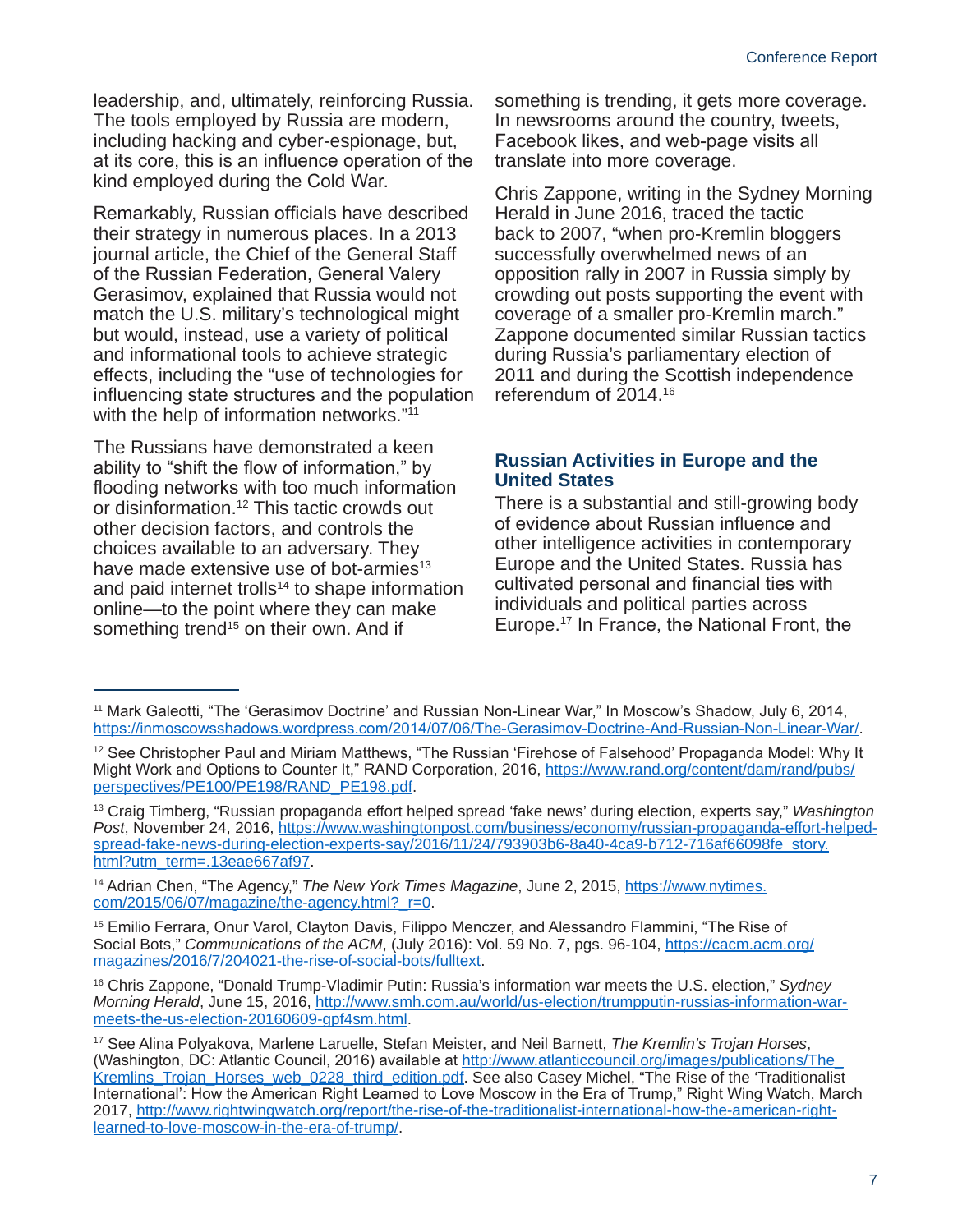party of Marine Le Pen who was runner-up in the country's recent presidential election, has a history of accepting loans from Russian banks.18 In Ukraine, Russia employs a full suite of offensive information capabilities.<sup>19</sup> Illiberal political parties and leaders across Europe, including Viktor Orban in Hungary, have adopted pro-Russia policies while accepting support from Moscow.20

The U.S. intelligence community has concluded that Russia intervened in the U.S. presidential election of 2016. Through the hacking of political parties and the emails of key political figures, as well as the selective release of such materials, Russia influenced the outcome of the election, even if it did not alter ballots.21

### **The Vanguard of the Revolution: Bots and Trolls**

Russia has developed a sophisticated capability to influence the American political process, from traditional, English-language media outlets such as RT—available in hotels around Washington, DC—and Sputnik, to the next phase of information operations: armies of bots and trolls.

In fact, the Kremlin's propaganda apparatus appears to have been deployed prior to the

U.S. election. Adrian Chen, a journalist who documented the work of Russia's paid troll army in a 2015 *New York Times Magazine* story,<sup>22</sup> continued to follow those trolls. In December 2015—nearly a year before the election—he described a phenomenon that surprised him. In the course of his reporting, Chen had made a "list of Russian trolls." He explained their intriguing behavior: "I check on [them] once in a while, still. And a lot of them have turned into conservative accounts, like fake conservatives. I don't know what's going on, but they're all tweeting about Donald Trump and stuff."23

Researchers at the University of Southern California estimated that 400,000 bots operated Twitter accounts between mid-September and mid-October 2016 and produced 20 percent of the political content on that social media platform. Seventy-five percent of those bots were pro-Trump.24 On September 6, 2017, Facebook confirmed publicly that between June 2015 and May 2017, it had sold 3,000 ads for \$100,000 to accounts and pages operated from Russia. Some of those accounts were traced back to the same Russian troll farm Chen had documented in his earlier reporting for The *New York Times Magazine*. Notably, the bulk of the paid content was about issues that divide the American population, such as guns,

<sup>18</sup> Gabriel Gatehouse, "Marine Le Pen: Who's funding France's far right?" BBC, April 3, 2017, [http://www.bbc.com/](http://www.bbc.com/news/world-europe-39478066) [news/world-europe-39478066](http://www.bbc.com/news/world-europe-39478066).

<sup>&</sup>lt;sup>19</sup> Keir Giles, The Next Phase of Russian Information Warfare," NATO Strategic Communications Centre of Excellence, no date, [https://www.google.com/url?sa=t&rct=j&q=&esrc=s&source=web&cd=7](https://www.google.com/url?sa=t&rct=j&q=&esrc=s&source=web&cd=7&ved=0ahUKEwiG4r-l_-DVAhUL_4MKHSDoDIgQFghKMAY&url=http%3A%2F%2Fwww.stratcomcoe.org%2Fdownload%2Ffile%2Ffid%2F5134&usg=AFQjCNFBpiCCKnnQlC0jKXBxd89z7LLG3Q) [&ved=0ahUKEwiG4r-l\\_-DVAhUL\\_4MKHSDoDIgQFghKMAY&url=http%3A%2F%2Fwww.stratcomcoe.](https://www.google.com/url?sa=t&rct=j&q=&esrc=s&source=web&cd=7&ved=0ahUKEwiG4r-l_-DVAhUL_4MKHSDoDIgQFghKMAY&url=http%3A%2F%2Fwww.stratcomcoe.org%2Fdownload%2Ffile%2Ffid%2F5134&usg=AFQjCNFBpiCCKnnQlC0jKXBxd89z7LLG3Q) [org%2Fdownload%2Ffile%2Ffid%2F5134&usg=AFQjCNFBpiCCKnnQlC0jKXBxd89z7LLG3Q](https://www.google.com/url?sa=t&rct=j&q=&esrc=s&source=web&cd=7&ved=0ahUKEwiG4r-l_-DVAhUL_4MKHSDoDIgQFghKMAY&url=http%3A%2F%2Fwww.stratcomcoe.org%2Fdownload%2Ffile%2Ffid%2F5134&usg=AFQjCNFBpiCCKnnQlC0jKXBxd89z7LLG3Q).

<sup>20</sup> Paul Hockenos, "Vladimir Putin's Little Helper," *New Republic*, April 19, 2016, [https://newrepublic.com/](https://newrepublic.com/article/132778/vladimir-putins-little-helper) [article/132778/vladimir-putins-little-helper.](https://newrepublic.com/article/132778/vladimir-putins-little-helper)

<sup>&</sup>lt;sup>21</sup> Office of the Director of National Intelligence, "Assessing Russian Activities and Intentions in Recent U.S. Elections," January 6, 2017, [https://www.dni.gov/files/documents/ICA\\_2017\\_01.pdf](https://www.dni.gov/files/documents/ICA_2017_01.pdf).

<sup>&</sup>lt;sup>22</sup> Adrian Chen, "The Agency," *The New York Times Magazine*, June 2, 2015, [https://www.nytimes.](https://www.nytimes.com/2015/06/07/magazine/the-agency.html?_r=0) [com/2015/06/07/magazine/the-agency.html?\\_r=0.](https://www.nytimes.com/2015/06/07/magazine/the-agency.html?_r=0)

<sup>23</sup> Natasha Bertrand, "It looks like Russia hired internet trolls to pose as pro-Trump Americans," *Business Insider*, July 27, 2016, [https://amp.businessinsider.com/russia-internet-trolls-and-donald-trump-2016-7.](https://amp.businessinsider.com/russia-internet-trolls-and-donald-trump-2016-7)

<sup>&</sup>lt;sup>24</sup> Alessandro Bessi and Emilio Ferrara, "Social bots distort the 2016 U.S. Presidential election online discussion," *First Monday* (November 2016): v. 21, no 11, <http://firstmonday.org/ojs/index.php/fm/article/view/7090/5653>. See also, Nanette Byrnes, "How the Bot-y Politic Influenced this Election," *MIT Technology Review*, November 8, 2016, [https://www.technologyreview.com/s/602817/how-the-bot-y-politic-influenced-this-election/?utm\\_](https://www.technologyreview.com/s/602817/how-the-bot-y-politic-influenced-this-election/?utm_campaign=internal&utm_medium=homepage&utm_source=cover-story&set=602820) [campaign=internal&utm\\_medium=homepage&utm\\_source=cover-story&set=602820.](https://www.technologyreview.com/s/602817/how-the-bot-y-politic-influenced-this-election/?utm_campaign=internal&utm_medium=homepage&utm_source=cover-story&set=602820)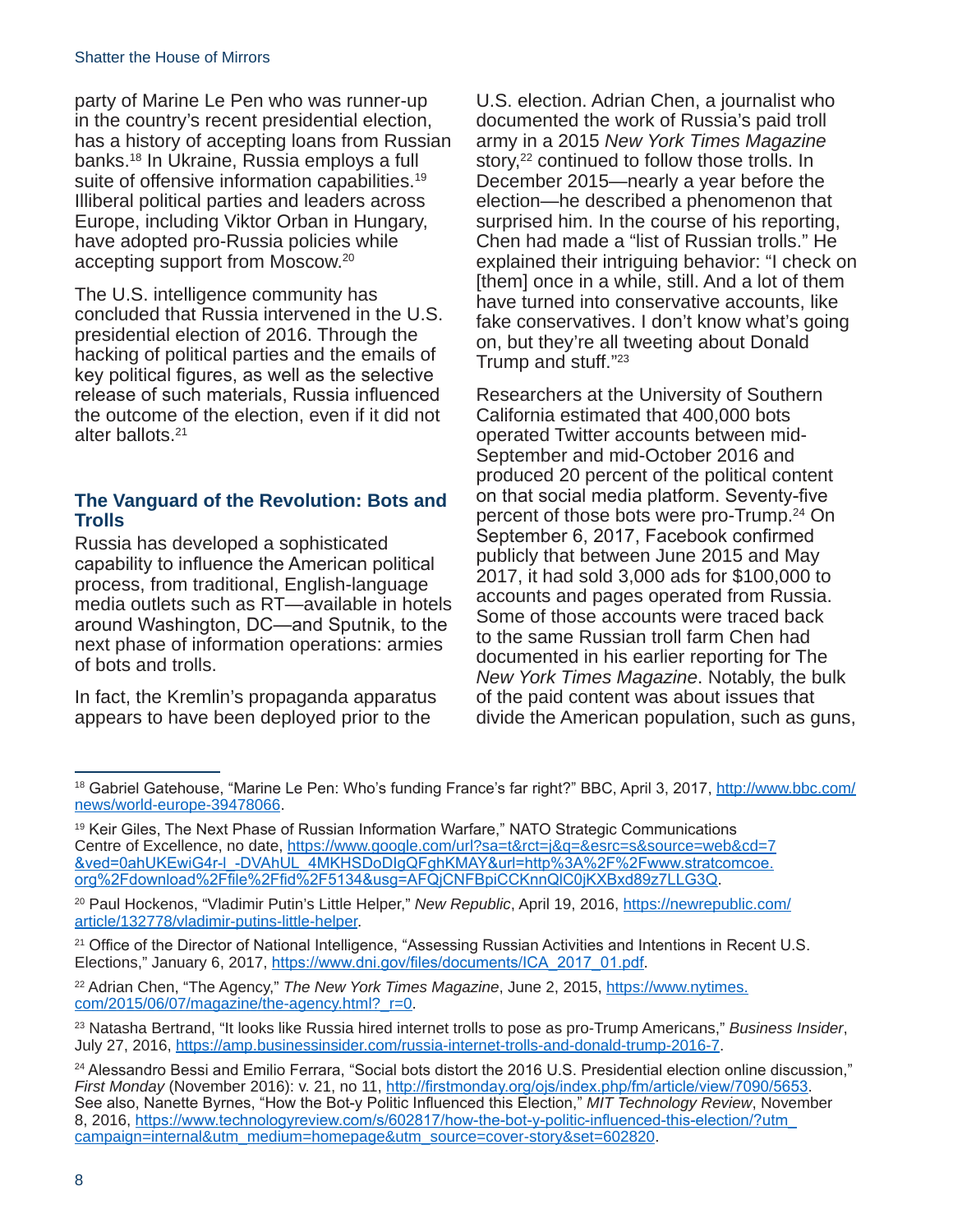race, LGBTQ rights, and immigration, rather than any individual candidate.25 Russia's focus on divisive issues has not waned and Kremlin influence networks on social media continue to spread divisive themes inside the United States.26

#### **June 2017 Pell Center Political Warfare Conference**

At the end of June 2017, 36 researchers, technologists, scholars, journalists, and policy experts from North America, Europe, and Australia convened at the Pell Center for International Relations and Public Policy at Salve Regina University in Newport, Rhode Island, for two days of off-the-record deliberation about the use of information as a weapon by Russia, by China, and by terrorist organizations. Information plays a central role in conflict in the 21st century, and every major player seeks to use information to its own advantage.

To encourage frank dialogue, the conference was conducted under the Chatham House Rule, meaning that content could be used but the source could not be identified. The following pages document recommendations that emerged from those proceedings, specifically with regards to Russia.<sup>27</sup>

<sup>25</sup> Alex Stamos, "An Update on Information Operations on Facebook," September 6, 2017, [https://newsroom.](https://newsroom.fb.com/news/2017/09/information-operations-update/) [fb.com/news/2017/09/information-operations-update/](https://newsroom.fb.com/news/2017/09/information-operations-update/).

<sup>26</sup> See Hamilton 68: Tracking Russian Influence Operations on Twitter, <http://dashboard.securingdemocracy.org/>, accessed on September 20, 2017.

<sup>27</sup> While the workshop deliberated about Chinese and terrorist use of information and influence, this report focuses on Russia because its use of information currently poses a unique threat to the United States and other Western democracies. Russian efforts have found resonance in some segments of the population and key communicators that terrorists and Chinese efforts simply have not, to date.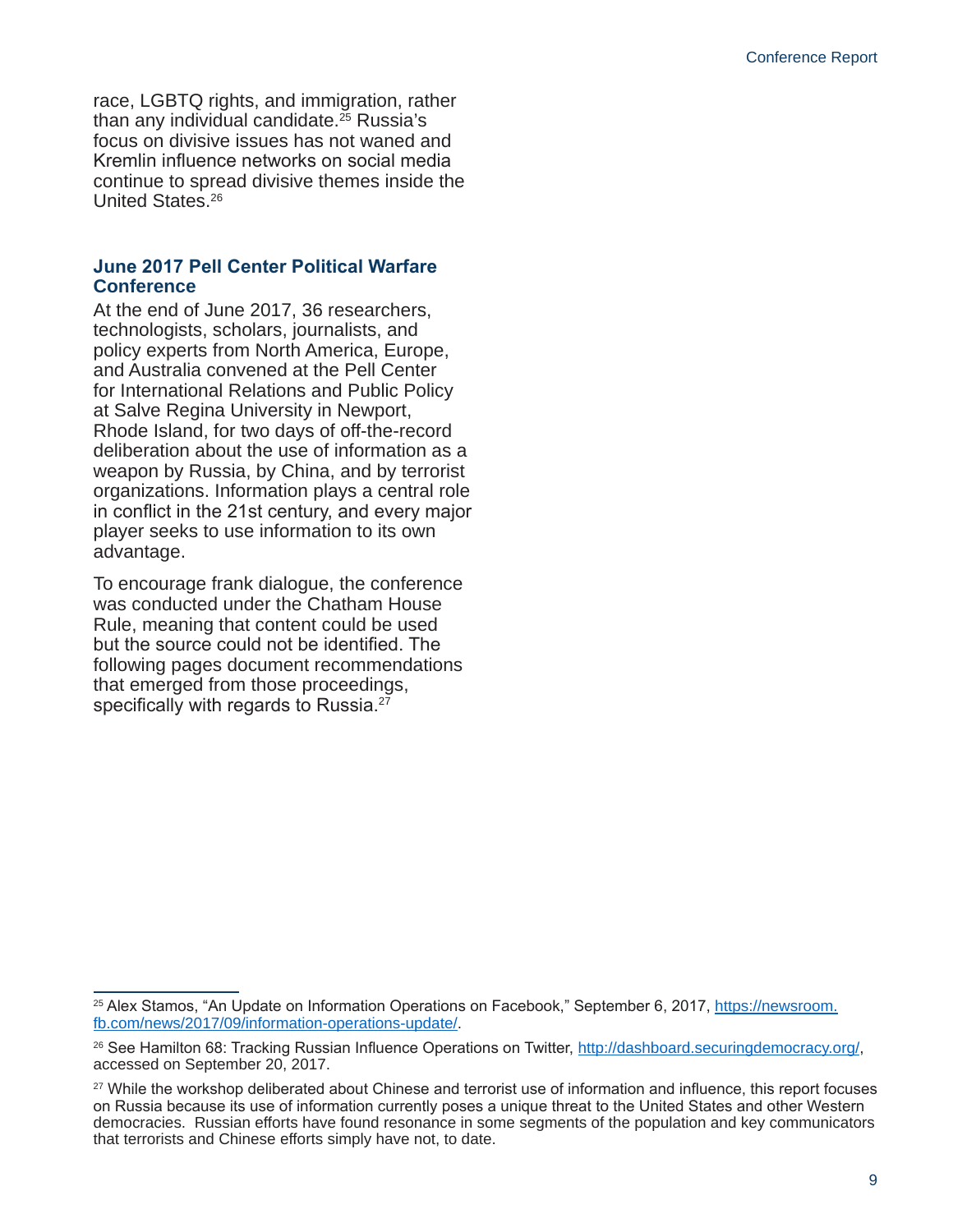## **RECOMMENDATIONS**

### **1. Improve Transparency and Public Awareness of the Threat**

#### **A. Form an Independent Commission to Establish a Widely Accepted Understanding of Russian Actions, Means, and Objectives**

The public discussion of Russian interference in the American election of 2016 has focused, largely, on whether Donald Trump or individuals associated with him and his campaign actively colluded with Russia. The investigation initiated by former FBI Director James Comey began as a counterintelligence investigation to determine how Russia was operating with the intent of foreclosing any such means in the future. Subsequently, the investigation, now under the leadership of Special Counsel Robert Mueller, appears to have turned to possible criminal wrong-doing. The intelligence committees of the House and Senate, as well as the Senate Judiciary Committee are all engaged in parallel investigations.

Yet the challenges each investigation faces are considerable. The Comey investigation was short-circuited when President Donald Trump fired the then-FBI director. Subsequent revelations that the president may have sought to influence the investigation led to the appointment of Robert Mueller as Special Counsel. The Mueller investigation, under the Special Counsel statute, will report to Deputy Attorney General Rod Rosenstein any decisions to pursue or decline prosecutions. Rosenstein, in turn, will decide what, if any, details to make public about the results

of Mueller's investigation. In other words, anything short of criminal wrongdoing may never be known by the American public as a result of the Mueller investigation.28

The investigations in the House and Senate, in contrast, should produce public reports. The credibility of the House investigation, however, has been horribly marred by the collaboration between Representative Devin Nunes and the White House to spread disinformation to muddy the public's understanding of the issues.<sup>29</sup> The Senate investigation has proceeded in a more balanced, bipartisan manner. But the Senate effort has been plagued by too few investigatory staff members.<sup>30</sup> Both the House and Senate investigations risk being marred by partisanship.

National unity and national security require a common, accepted understanding of the threat to American democracy posed by modern influence operations and the events of the 2016 presidential election. The people of the United States need to have a shared understanding of the facts so that they can design an appropriate response to the threat. Americans also need confidence in the integrity of their electoral systems and their constitutional form of government.

An independent commission to investigate Russian influence operations against the United States is necessary to lay bare in public the extent, nature, objectives, and means of Russian operations, and to make the public more resistant to other influence campaigns in the future.<sup>31</sup>

<sup>28</sup> 28 CFR 600.8 and 600.9 <https://www.law.cornell.edu/cfr/text/28/600.8>.

<sup>29</sup> Katie Bo Williams, "Devin Nunes, Trump and the Russia probe: A timeline," *The Hill*, April 1, 2017, [http://thehill.](http://thehill.com/policy/national-security/326793-devin-nunes-trump-and-the-russia-probe-a-timeline) [com/policy/national-security/326793-devin-nunes-trump-and-the-russia-probe-a-timeline.](http://thehill.com/policy/national-security/326793-devin-nunes-trump-and-the-russia-probe-a-timeline)

<sup>30</sup> Manu Raju, Jim Sciutto, Tom LoBianco, "Senate Russia investigation to add 2 more staffers after pace criticized," CNN, April 24, 2017, [http://www.cnn.com/2017/04/24/politics/senate-intelligence-committee-russia](http://www.cnn.com/2017/04/24/politics/senate-intelligence-committee-russia-investigation/index.html)[investigation/index.html.](http://www.cnn.com/2017/04/24/politics/senate-intelligence-committee-russia-investigation/index.html)

<sup>&</sup>lt;sup>31</sup> Ezra Klein, "Evelyn Farkas was the Pentagon's top Russia expert. Now she wants Trump independently investigated," Vox, February 16, 2017, [https://www.vox.com/conversations/2017/2/16/14630856/evelyn-farkas](https://www.vox.com/conversations/2017/2/16/14630856/evelyn-farkas-trump-russia-flynn)[trump-russia-flynn](https://www.vox.com/conversations/2017/2/16/14630856/evelyn-farkas-trump-russia-flynn).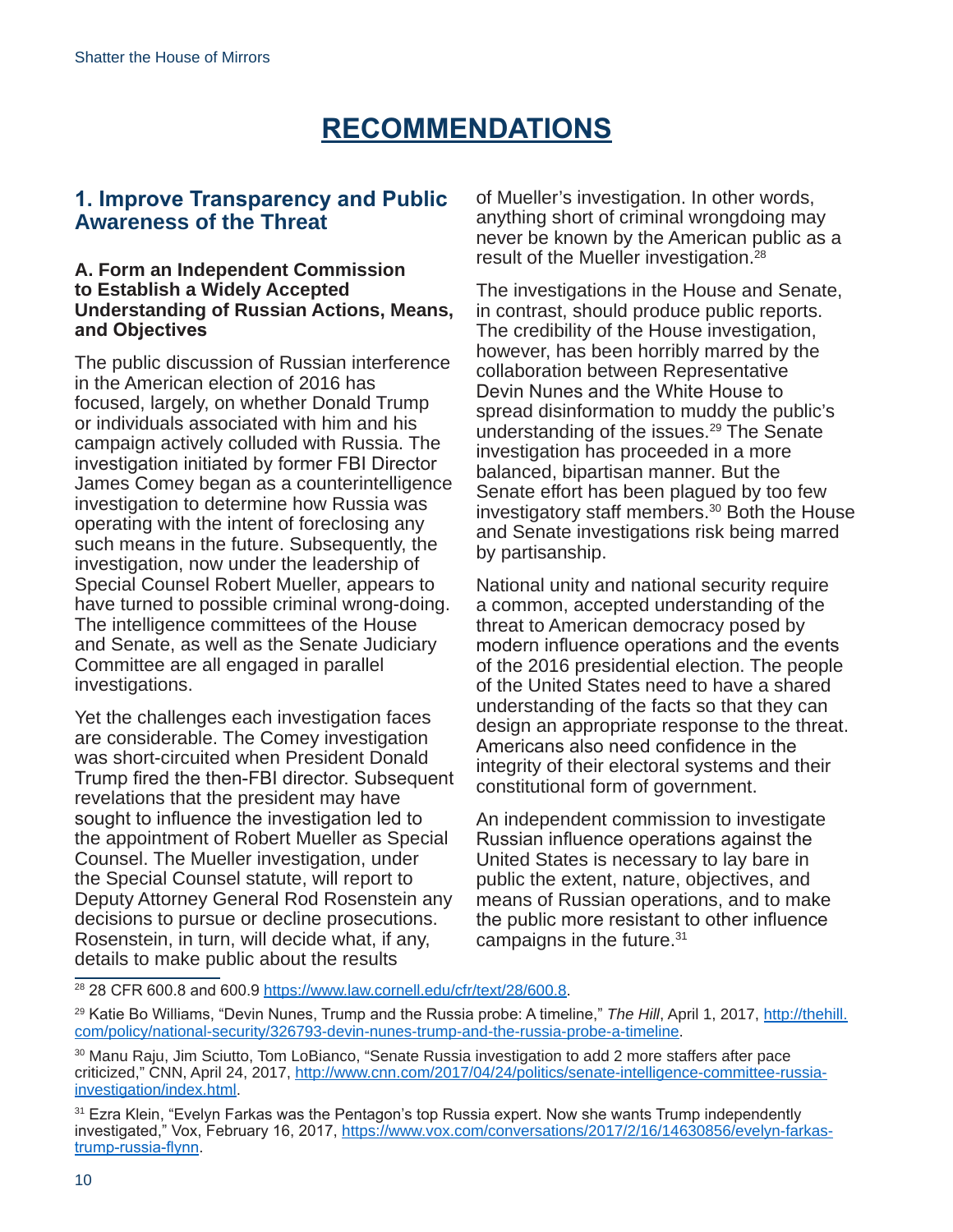#### **B. Shine a Light on Activities of Trolls and Bots in Battleground States and Beyond**

Something happened in Michigan in November of 2016 that demands additional research and investigation. Preliminary data depicts a flood of false information and junk news that is far out-of-line with similarly studied elections in Germany, France, and the United Kingdom. In the first 11 days of November 2016, 34% of tweets in Michigan were "junk," that's about three to six times more than comparable samples from other elections in other countries. For every one piece of professionally produced news circulating in Michigan that week, there were two other stories not from professional, reputable outlets. Michigan was a surprise win for Donald Trump by only 11,612 votes or 0.3% of the total. $32$ 

Truth, of course, is not a universally recognized virtue in political campaigns, and it is far from certain whether foreigncontrolled bots played a role in influencing the conversations in key battleground states. But something happened that requires further investigation and public awareness so that American laws can either be modified to cope with this new reality or the public can be prepared to understand the current information-environment.

The recent revelation from Facebook about ads on its platform with ties to Russia provided the public with the first detailed look from industry about influence operations on social media.33 However, Facebook has refused to release to the public the content of those ads. The public needs more information. If citizens are to know how to spot bogus content in social media, then they should see specific examples, such as the ads Facebook has identified. Researchers and other scholars may also provide other insights from the content of these ads.

#### **C. News Media Needs to Determine Whether Their Current Standards and Practices Allow Them to Identify When They are the Vehicle for a Propaganda Campaign**

Social media was not the only vector in the Russian influence campaign that sought to impact Americans' attitudes and behaviors during the 2016 election. The traditional news media, whether print, broadcast, cable, or internet-based became infected as well, whether directly or through a focus on news stories that had become popular on social media largely as a result of bot-based and other auto re-tweets. Even the most professional news organizations can be taken in by a deceptive source or fabricated story and there is an inherently difficult challenge in determining how to handle deliberately misleading facts or false news stories when their very presence has become the story itself. Likewise, there are professional and ethical challenges to consider with regards to publishing or covering particular materials and stories. For example, foreign intelligence services use online aggregators of "leaked" documents such as Wikileaks—whether wittingly or unwittingly—to propagate fabricated or altered documents to lend legitimacy to "fake news" and disinformation. By falling prey to these disinformation efforts legitimate news outlets become mouthpieces for this disinformation that lends further legitimacy to the disinformation. In a perfect world, news organizations would spot and expose such efforts in order to forewarn the public before they cause damage. Unfortunately well-crafted disinformation campaigns may escape the limited scrutiny that happens in a fast-moving news cycle. Thus, while not ideal and difficult to execute, professional news organizations may have to consider not covering such document dumps and other stories where there is a strong

<sup>32 2016</sup> Michigan Presidential Election Results, *Politico*, updated December 13, 2016, [http://www.politico.](http://www.politico.com/2016-election/results/map/president/michigan/) [com/2016-election/results/map/president/michigan/.](http://www.politico.com/2016-election/results/map/president/michigan/)

<sup>33</sup> See Alex Stamos, "An Update on Information Operations on Facebook," September 6, 2017, [https://newsroom.](https://newsroom.fb.com/news/2017/09/information-operations-update/) [fb.com/news/2017/09/information-operations-update/](https://newsroom.fb.com/news/2017/09/information-operations-update/).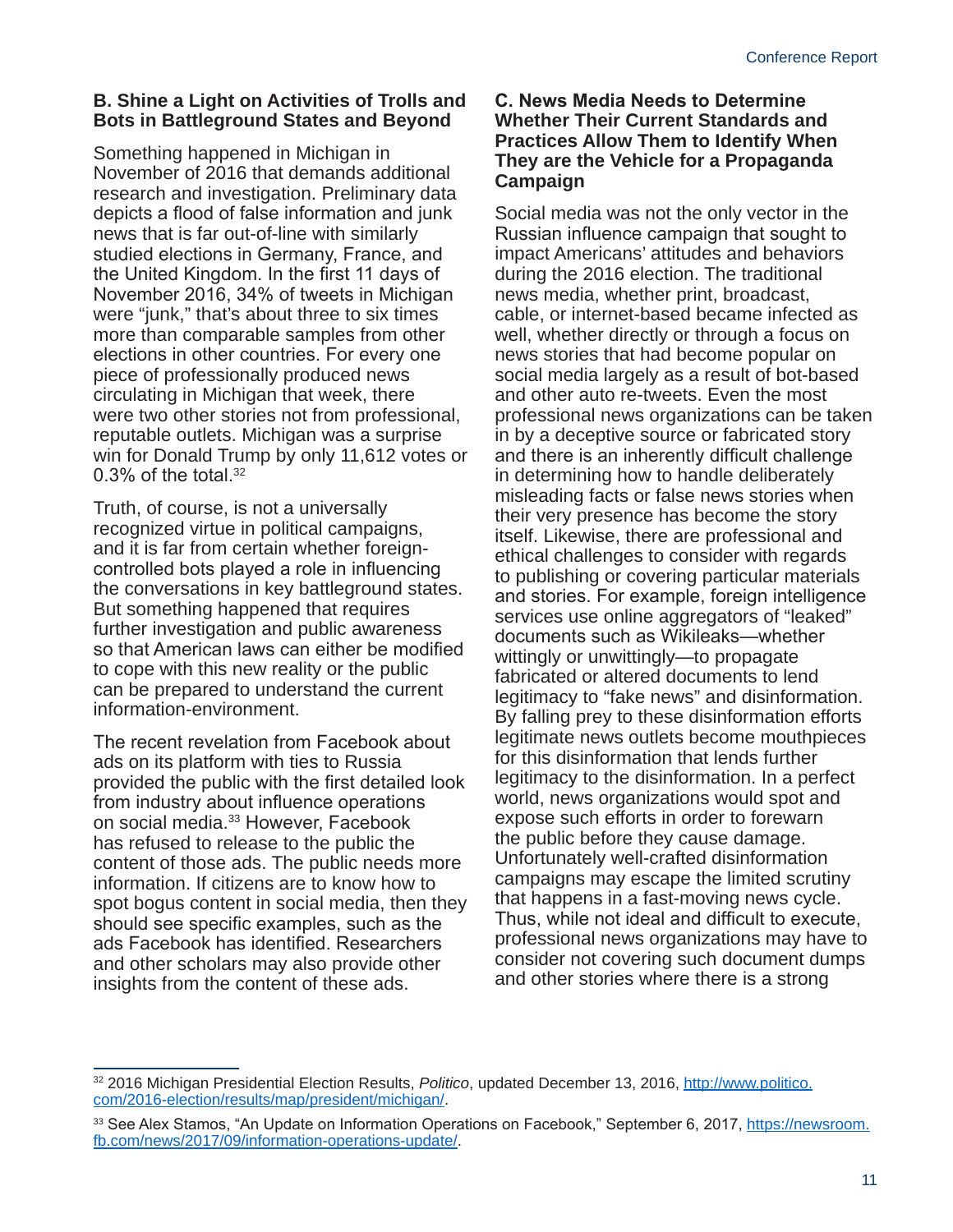likelihood, even if not an absolute indicator, that such a dump or story is deliberate disinformation. While individual news organizations may choose to act in this way it will be important for the profession as a whole to adopt new norms that balance "breaking news" and "initial reports" with the reality that so much of this might be tainted by deliberate disinformation.

To some degree success will mean adhering to many of the rules already in practice, especially with regards to off-the-record/ anonymous sourcing. Indeed, it is not just the adoption of "fake news," but simple mistakes and errors that can often damage an outlet's credibility. The more reliant an organization is on single, unnamed, or anonymous sources, the greater risk there is of blowback if a story is proven not factual. Anonymous sources are, as one *New York Times* editor noted in a discussion of that newspaper's policy on anonymous sources, potential "journalistic I.E.D.s," that can explode and damage the credibility of the news outlet.34 While it remains incredibly difficult for journalists to work without confidential sources, most outlets and reporters have learned to balance these risks through policies that require senior editors knowing who the unnamed sources are and to signing off on their use as well as corroboration of the facts provided by those sources through other means. Arguably, this can slow down the process and can prove problematic in an age where journalism and getting the story first can be critical to an outlet's profitability. That said, mistakes can also impact the bottom line. Outlets such as *The New York Times* learned firsthand through the Judith Miller scandal that sometimes a powerful narrative coming from ostensibly credible sources may simply be disinformation or half-truths masquerading as objective fact.35 Indeed, with Soviet-style disinformation programs in full-swing, the Miller story is instructive as outlets will need

to maintain a level of oversight, editorial vigilance, and skepticism—even of seemingly credible sources—to ensure that the DNA of disinformation campaigns does not infect larger narratives.

This could, perhaps, require the sharing of information about journalistic sources and methods that, while done informally between reporters at times, has never been institutionalized as it could provide competitive advantages to other outlets. Still, without some sort of de-confliction, news organizations could be unwittingly played by unscrupulous sources or just by failing to recognize that a narrative or key piece of information has been fabricated. An easier, though less satisfying approach might be for major broadcast and print outlets to confidentially share lessons learned to help others learn from situations where an organization was duped or played by a false story line. For starters, the major broadcast and cable networks, as well as the print and internet-based professional news organizations should gather for a post-mortem of their coverage of the 2016 campaign with an eye towards how they were steered by Russian attempts to drive the news cycle. While of course there would be public interest in seeing the results of these conversations, the important piece would be for writers, editors, and producers to gain better situational awareness so that they prove more adept at identifying deliberate disinformation campaigns when they occur again.

In the financial sector, companies like Moody's enable clients to manage risk and increase their confidence in financial decisions through robust analysis and a well-respected ratings system to measure financial risk and stability of products. A Moody's-like program could help analyze and rate the full range of traditional broadcast, cable, and print-media that could help the public to identify those outlets that adhere to the highest standards

<sup>34</sup> Margaret Sullivan, "Tightening the Screws on Anonymous Sources," *The New York Times*, March 15, 2016, [https://publiceditor.blogs.nytimes.com/2016/03/15/new-york-times-anoymous-sources-policy-public-editor/.](https://publiceditor.blogs.nytimes.com/2016/03/15/new-york-times-anoymous-sources-policy-public-editor/)

<sup>35</sup> Don van Natta, Jr., Adam Liptak, and Clifford J. Levy, "The Miller Case: A Notebook, a Cause, a Jail Cell and a Deal," *The New York Times*, October 16, 2005, [http://www.nytimes.com/2005/10/16/us/the-miller-case-a](http://www.nytimes.com/2005/10/16/us/the-miller-case-a-notebook-a-cause-a-jail-cell-and-a-deal.html)[notebook-a-cause-a-jail-cell-and-a-deal.html.](http://www.nytimes.com/2005/10/16/us/the-miller-case-a-notebook-a-cause-a-jail-cell-and-a-deal.html)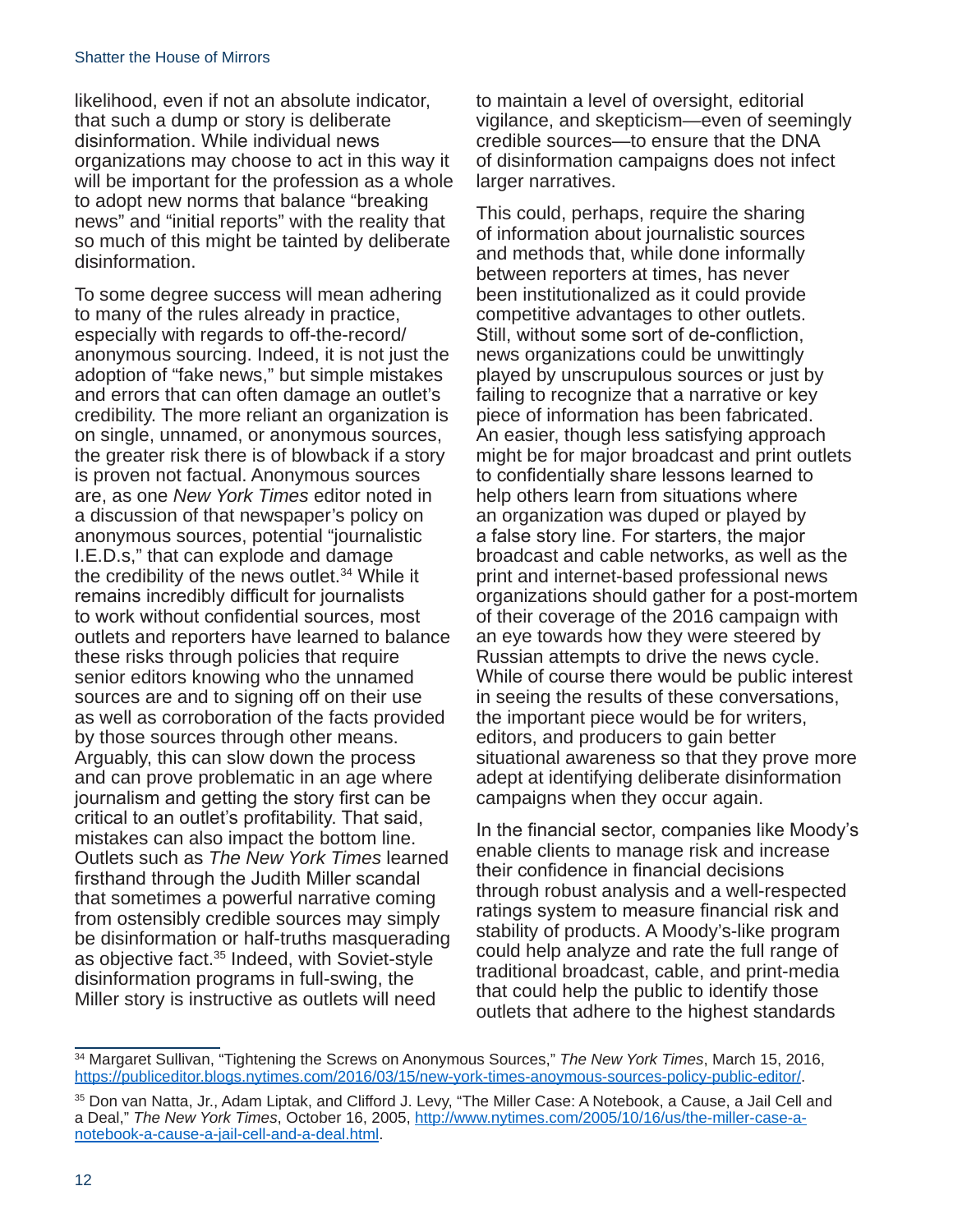of professional practice and might also be used to help rate the factual basis for a story. A similar system might work for the internet as well, though given the fluidity of that platform some crowd-sourced systems might prove more useful, but would have to go well beyond sites such as Snopes. Indeed, this already works to some degree—though not without problems—in the commercial space (Yelp, TripAdvisor) as well as on Reddit. Similarly, a Voluntary Online Reputational Score (VORS) combined with crowdsourcing could be used to help traditional media outlets determine the type of attention that should be given to reports coming off the media. This could help to filter the type of artificial emphasis that some "fake news" is given simply by its prevalence on the internet.

#### **D. Social Media Platforms Must be Regulated so that Political Ads and Sponsored Content are Clearly Identified as such**

In October 2014, Federal Election Commissioner Ann M. Ravel criticized her colleagues on the FEC for turning a

blind eye to the internet's growing force in the political arena. The Commission's paramount concern may have been not to inhibit a technology that was well-suited for mass-communication by individual citizens. But the Commission failed to take into account clear indicators that the internet would become a major source of political advertising....<sup>36</sup>

Two years later, the Trump campaign is reported to have spent \$90 million on digital advertising, while the Clinton campaign spent at least \$55 million.<sup>37</sup>

Federal election law already applies to broadcast political advertising and, on paper, prohibits any foreign spending, directly or indirectly, in an American election. Still, as the Facebook report makes clear,<sup>38</sup> foreign entities were able to buy ads with political content during the 2016 election cycle on issues that were divisive in the electorate.

It is past time to update federal election law and rules, balancing American traditions and freedom of speech with the need for a wellregulated and transparent political process.

#### **E. Fund a Cohort of Scholars, Journalists, and other Investigators to Resurrect the History of "Active Measures" so that the Public Understands What's Being Done to Them, and Policy Makers Know How to Respond**

In a democracy such as ours, there is no substitute for free scholarship to educate and inform free minds. In 1959, Dr. Lev Dobriansky of Georgetown University, endorsed legislation to increase federal funding for Russian studies in the face of political tactics that would seem very familiar to contemporary audiences. The logic behind increasing funding for Russian studies in the Cold War was simple. To combat then-Soviet tactics, policy makers needed a community of scholars well-versed in them and able to recognize them for what they are: the ancient tactics of authoritarian regimes.<sup>39</sup> In addition, increased funding for Russian studies would help citizens understand the threat and the tactics employed against a free society.

<sup>36</sup> Ann M. Ravel, "Statement of Reasons of Vice Chair Ann M. Ravel," Federal Elections Commission, October 24, 2014, [eqs.fec.gov/eqsdocsMUR/14044363872.pdf](file:///C:/Users/jim.ludes/OneDrive%20-%20Salve%20Regina%20University/Projects/PW%20COE/eqs.fec.gov/eqsdocsMUR/14044363872.pdf).

<sup>37</sup> Darren Samuelsohn, "Facebook: Russian-linked accounts brought \$150,000 in ads during 2016 race," *Politico*, September 6, 2017, [http://www.politico.com/story/2017/09/06/facebook-ads-russia-linked-accounts-242401.](http://www.politico.com/story/2017/09/06/facebook-ads-russia-linked-accounts-242401)

<sup>38</sup> Alex Stamos, "An Update on Information Operations on Facebook," September 6, 2017, [https://newsroom.](https://newsroom.fb.com/news/2017/09/information-operations-update/) [fb.com/news/2017/09/information-operations-update/](https://newsroom.fb.com/news/2017/09/information-operations-update/).

<sup>39</sup> U.S. Senate Committee on the Judiciary, Subcommittee To Investigate the Administration of the Internal Security Act and Other Internal Security Laws of the United, States, Hearings on the Freedom Commission and Freedom Academy, June 17-19, 1959, 160.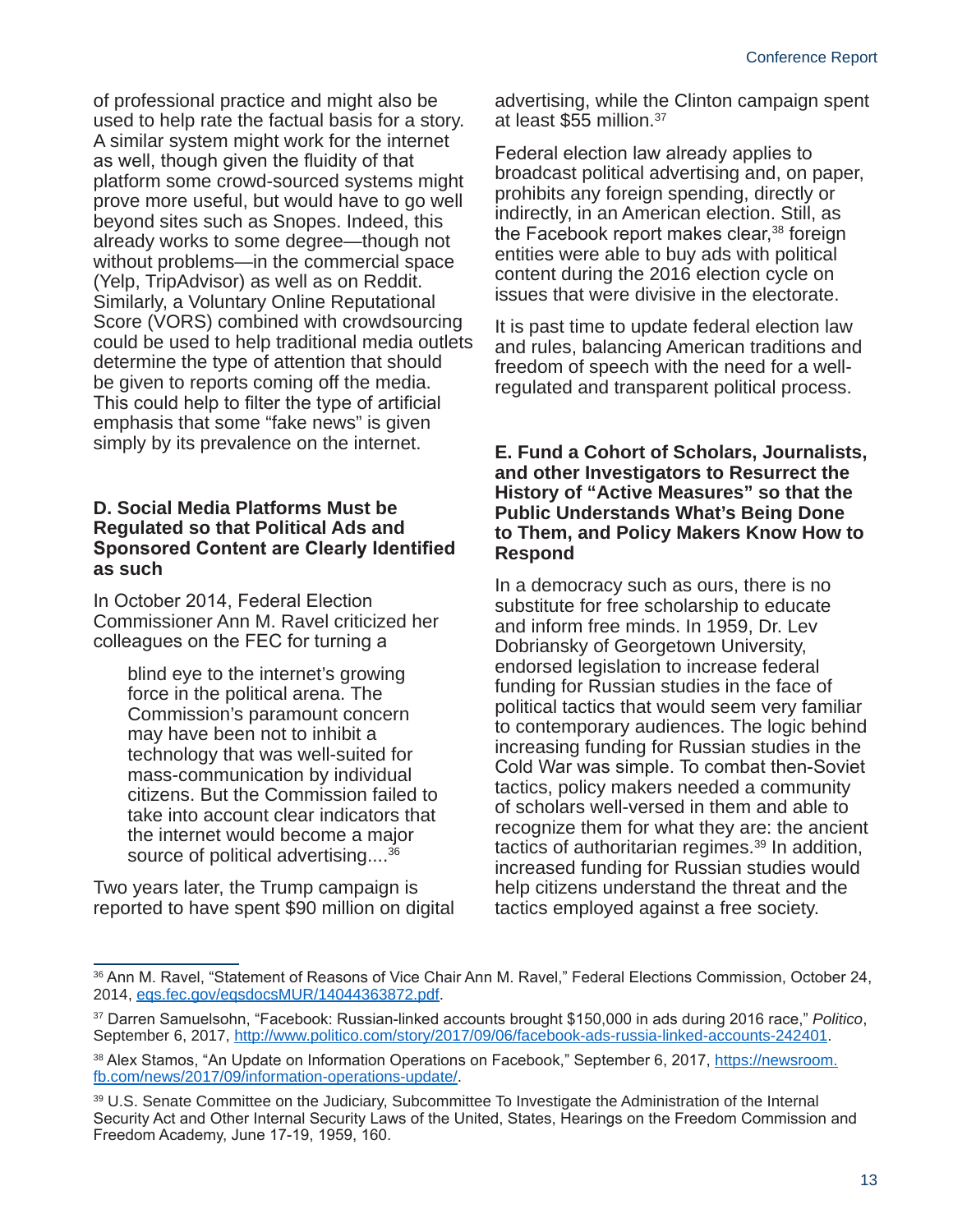At minimum, today, the United States needs to amplify the work done by contemporary scholars of Russian active measures. Their work needs to be funded, their insights shared in print and in social media, and their recommendations and warnings need to be heard in Congress, in the press, and across American society.

The threat of Russian intervention in American elections has not abated. Former FBI Director James Comey warned in Congressional testimony that the Russians would be back in 2018 and 2020. In fact, the Russians never left. Evidence of their intervention in American political life grows every day. From the ties between the Alt-Right and Russia<sup>40</sup> to the support Russia has given the CalExit movement,<sup>41</sup> the public must be exposed to these efforts and policy makers must be held to account for their response to them. These are threats to the integrity of the American republic. Historians, social scientists, journalists, and other experts have a unique role to play in identifying this danger, putting it in meaningful context, and focusing the public's attention on it.

Whether the funding is public or private, scholars, journalists, and other investigators should be mobilized to meet this threat.

## **2. Prepare the Executive Branch for a New Cold War**

Organizations from the White House to the intelligence community need to be reviewed for their efficacy in meeting the propaganda challenge to the West. The White House must communicate to Congress any need

for new authorizations to meet this threat. It must also request sufficient appropriations for these activities and prosecute these programs vigorously. The administration must also provide the diplomatic leadership required for an effective international response to the common challenge posed by Russian intervention in the democratic processes of the West.

There is no doubt that both the State Department and the Intelligence Community must have the ability to both identify and to call-out fake news, disinformation campaigns and the types of "active measures" that the East German Stasi used to call their "favorite pastime."42 The AIDS disinformation campaign led by the Soviets and East Germans and designed to blame the United States for the AIDS pandemic in the 1980s, had a deleterious impact on the U.S. image amongst African nations in particular. It took the creation of an interagency task force—an Active Measures Working Group (AMWG) made up of personnel from State, CIA, ACDA, USIA, DOD, and DOJ to begin to counter the Soviet disinformation effort. The AMWG during the Reagan years not only monitored and assessed Soviet disinformation campaigns but also spoke to press about their findings, even contacting directly newspaper editors who were running the Soviet sponsored stories.<sup>43</sup> This group also enabled U.S. government (USG) officials to confront Soviet officials directly and publicly. Remarkably, there is still no government-wide task force designed to counter Russian and other disinformation campaigns targeting the United States and the creation of one may be a pre-requisite to any USG efforts to deal

<sup>43</sup> *Ibid*.

<sup>40</sup> Casey Michel, "America's neo-Nazis don't look to Germany for inspiration. They look to Russia," *The Washington Post*, August 22, 2017, [https://www.washingtonpost.com/news/democracy-post/wp/2017/08/22/](https://www.washingtonpost.com/news/democracy-post/wp/2017/08/22/americas-neo-nazis-dont-look-to-germany-for-inspiration-they-look-to-russia/?utm_term=.a81035c414af) [americas-neo-nazis-dont-look-to-germany-for-inspiration-they-look-to-russia/?utm\\_term=.a81035c414af.](https://www.washingtonpost.com/news/democracy-post/wp/2017/08/22/americas-neo-nazis-dont-look-to-germany-for-inspiration-they-look-to-russia/?utm_term=.a81035c414af)

<sup>41</sup> See John Myers, "California secession organizers say they've opened an embassy—in Moscow," *Los Angeles Times*, December 20, 2016, [http://www.latimes.com/politics/essential/la-pol-ca-essential-politics-updates-calexit](http://www.latimes.com/politics/essential/la-pol-ca-essential-politics-updates-calexit-organizers-say-they-ve-opened-1482187671-htmlstory.html)[organizers-say-they-ve-opened-1482187671-htmlstory.html](http://www.latimes.com/politics/essential/la-pol-ca-essential-politics-updates-calexit-organizers-say-they-ve-opened-1482187671-htmlstory.html). See also, Mansur Mirovalev, "Moscow Welcomes the (would-be) sovereign nations of California and Texas," *Los Angeles Times*, September 27, 2016, [http://www.](http://www.latimes.com/world/europe/la-fg-russia-separatists-snap-story.html) [latimes.com/world/europe/la-fg-russia-separatists-snap-story.html.](http://www.latimes.com/world/europe/la-fg-russia-separatists-snap-story.html)

<sup>42</sup> Thomas Boghardt, "Operation INFEKTION: Soviet Bloc Intelligence and its AIDS Disinformation Campaign," *Studies in Intelligence*, (December 2009): vol. 53, no. 4, [https://www.cia.gov/library/center-for-the-study-of](https://www.cia.gov/library/center-for-the-study-of-intelligence/csi-publications/csi-studies/studies/vol53no4/pdf/U-%20Boghardt-AIDS-Made%20in%20the%20USA-17Dec.pdf)[intelligence/csi-publications/csi-studies/studies/vol53no4/pdf/U-%20Boghardt-AIDS-Made%20in%20the%20USA-](https://www.cia.gov/library/center-for-the-study-of-intelligence/csi-publications/csi-studies/studies/vol53no4/pdf/U-%20Boghardt-AIDS-Made%20in%20the%20USA-17Dec.pdf)[17Dec.pdf.](https://www.cia.gov/library/center-for-the-study-of-intelligence/csi-publications/csi-studies/studies/vol53no4/pdf/U-%20Boghardt-AIDS-Made%20in%20the%20USA-17Dec.pdf)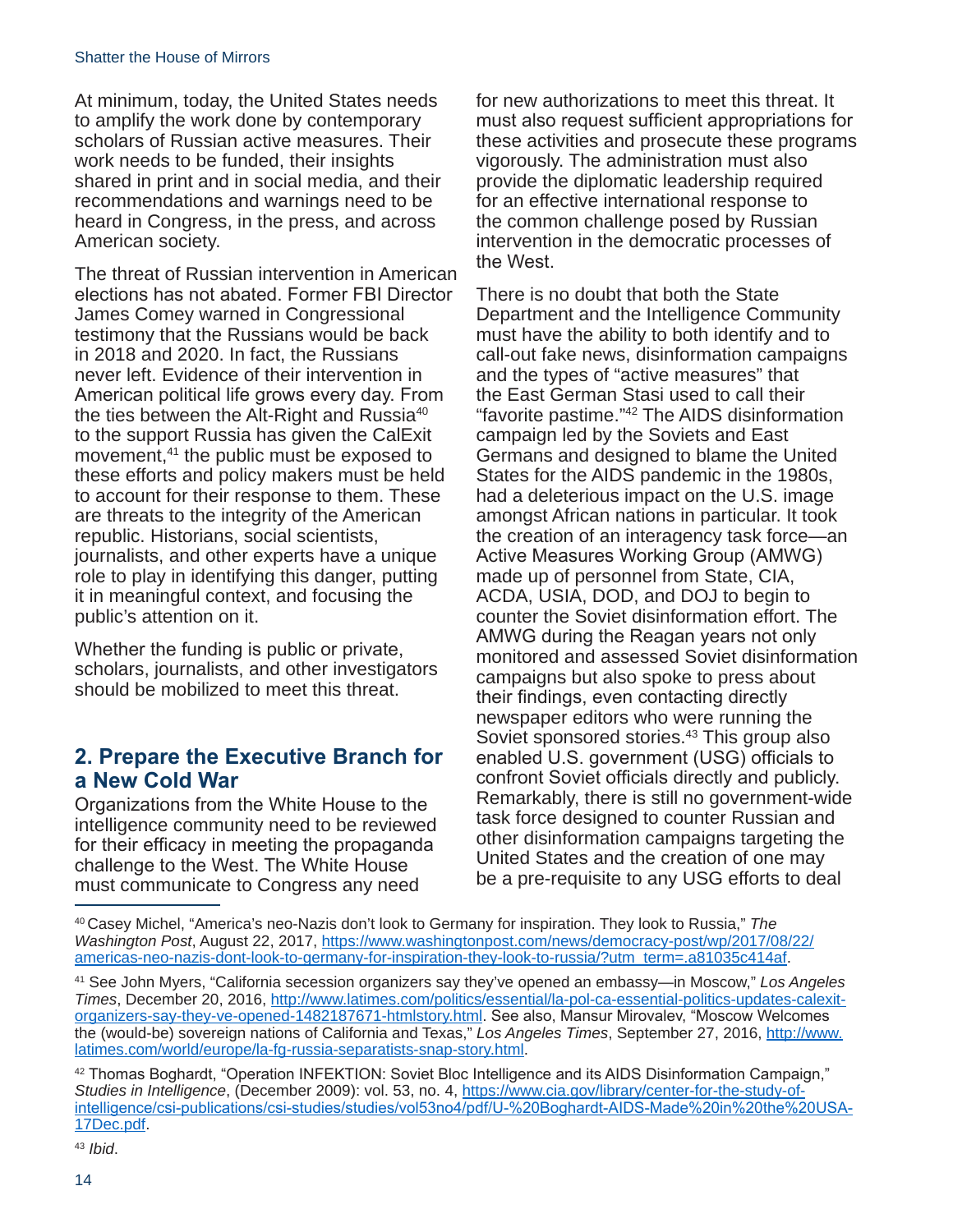with the problem. Likewise, there should be a single, senior White House official, a Special Assistant to the President, leading the coordination of any USG efforts.

The current administration is not likely to take such robust action to counter Russian disinformation efforts and it is more than likely Congressional direction would be met with tepid execution. The White House, however, may be more receptive to efforts that increase the U.S. Department of Defense's capacity to conduct and counter information operations. If so, then significant strides could be taken to improve not just DOD operational and analytical capabilities but NATO's as well. Indeed, while Chinese information operations capabilities could prove immensely challenging in the event of security challenges in the Pacific, there is no doubt that NATO and NATO nations are already engaged in a non-armed conflict with Russia—a conflict taking place over the airwaves and on the internet. Estonia and Latvia were the first NATO nations to be victims of this conflict and they responded by bolstering their defenses against Russian cyber and information warfare capabilities. In the wake of massive Russian cyber-attacks in 2007, the Estonian government lobbied for and in 2008 established the NATO Cooperative Cyber Defence Centre of Excellence (COE). Since then, NATO has made progressively stronger statements about how cyber-attacks might trigger an Article 5 response by the alliance.44 Similarly, Latvia established the Strategic Communications COE in 2014 as a response to influence and information attacks directed from Moscow. Now, NATO needs to consider when a massive disinformation campaign—especially one that disrupts the political system of a member nation—might be considered an attack that results in an Article 5 response by the alliance. This is not to say that a disinformation campaign disrupting a national election would be met with artillery fire and airstrikes, but it would be a political

acknowledgement that the Alliance considers that even a non-armed attack against one would be considered an attack against all and that collective defensive measures *would* be taken and that offensive measures *could* be taken.45

### **3. Congress Must Lead**

To defend American democracy, specific actions are recommended to improve transparency:

- Eliminate the role of so-called "dark money" in American politics. The Supreme Court's decision in *Citizens United* introduced unlimited corporate money into American politics. The challenge of dark money is that it can't be traced. In that environment, money could be from a wealthy American or from a foreign government.
- Require more transparency by corporations operating in the United States. As the European Union is making incorporation laws more transparent, the United States is emerging as the last legitimate haven for shell corporations. As in the case of dark money, if officials do not know who benefits from a company's activities, it also doesn't know who may be behind that company's generous political contributions.
- Congressional leaders must speak with one voice when it comes to protecting America's free institutions. There is no Democratic or Republican solution to these challenges—these threats undermine the American system and weaken American leadership globally. Congress has a vital role to play in communicating the reality of this threat to the American public and thereby setting the stage for an effective response. If leaders from both the Democratic and Republican parties speak with one voice on this issue, they will take the politics out

<sup>44 &</sup>quot;Massive cyber-attack could trigger NATO response: Stoltenberg," Reuters, June 15, 2016, [http://www.reuters.](http://www.reuters.com/article/us-cyber-nato-idUSKCN0Z12NE) [com/article/us-cyber-nato-idUSKCN0Z12NE](http://www.reuters.com/article/us-cyber-nato-idUSKCN0Z12NE).

<sup>45</sup> North Atlantic Treaty, April 4, 1949,<https://www.loc.gov/law/help/us-treaties/bevans/m-ust000004-0828.pdf>.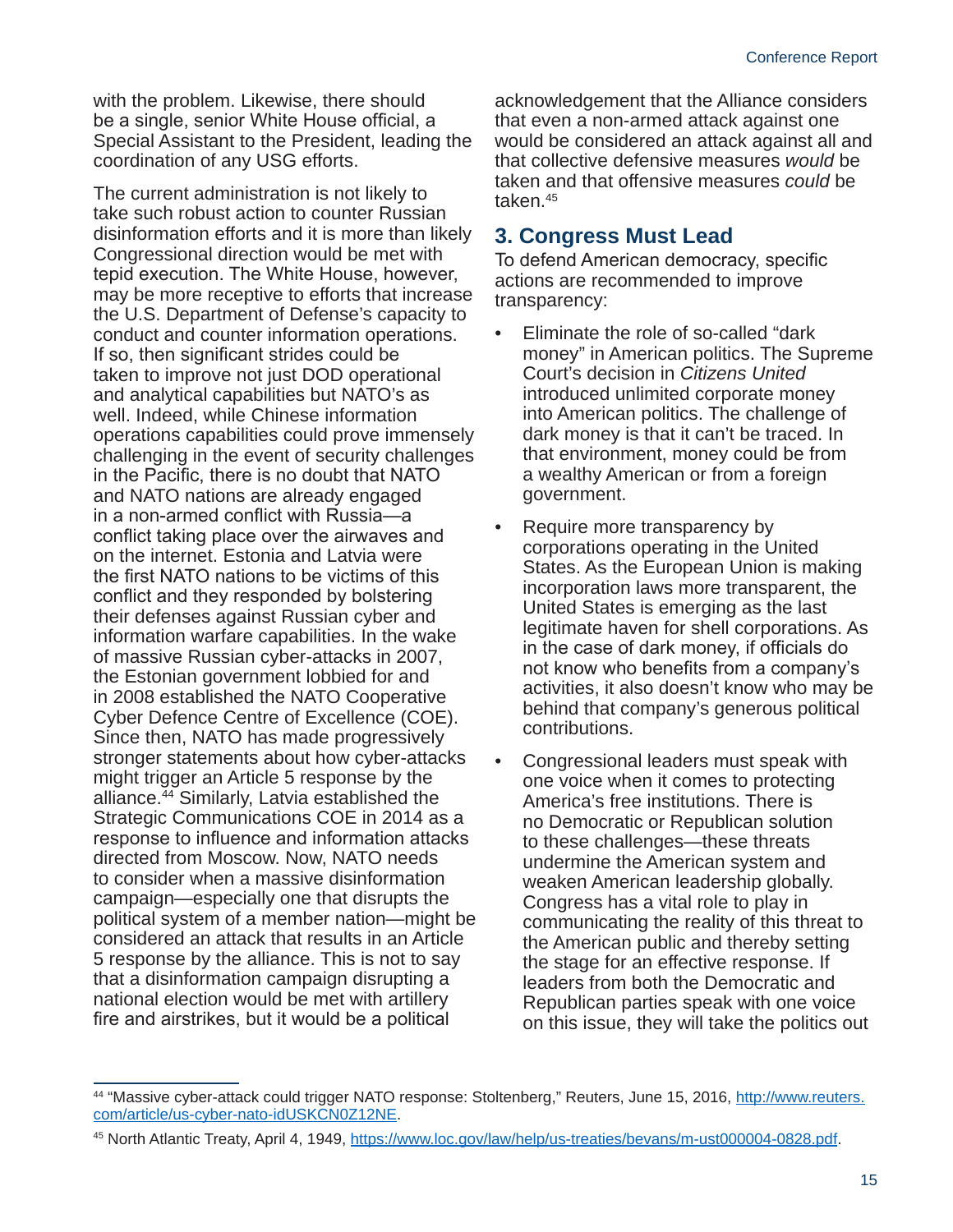of it and improve the nation's resistance to foreign manipulation.

- Congress can increase transparency on the roles and activities of foreign media operating in the United States by requiring these organizations to reveal their sources of funding. Congress is already considering several measures such as the Foreign Agents Modernization and Enforcement Act, a bipartisan proposal from Senators Jeanne Shaheen (D-NH) and Todd Young (R-IN) would require foreign-controlled media companies, such as "RT America" to reveal their sources of funding.46 In addition, the Close the Foreign Lobbying Loophole Act proposed by Senators Claire McCaskill (D-MO) and Chuck Schumer (D-NY) would help clarify who needs to register as a foreign agent.47 Whether or not foreign controlled media operations are considered foreign agents under the law is less important than ensuring that they are required to publicly reveal their funding sources.48
- Finally, Congress should consider specific programs that will allow the Executive Branch and American allies to counter Russian propaganda around the world. These efforts should focus on helping the public to understand they are targets of foreign propaganda as well as assisting them in efforts to identify deliberately misleading or false information. Congress included \$250 million for counterpropaganda activities in the sanctions legislation signed into law by President Donald Trump in August 2017. Congress should fund similar counter-propaganda programs domestically, especially to educate the

public on the pervasiveness of foreign disinformation and how to identify it. In the 1940s, the U.S. government tried to educate the American public to similar risks through a variety of means, including public service films.<sup>49</sup> Today, such a public awareness campaign might include not just educating the millions of military and civilian federal employees but also privatepublic partnerships and cooperatives with universities and colleges that could serve to better educate the public on how to identify particular propaganda efforts targeted at them.

### **4. Invest in the American People: Short and Long Term Educational Imperatives in Media Literacy, Civic and Historical Literacy**

All the diplomacy, defense, intelligence and digital analysis won't matter one bit if we don't properly educate our society as to what they are facing out there in the world. Propaganda and disinformation campaigns are designed to influence human attitudes and behaviors and thus, we must educate and inoculate citizens or they will remain susceptible to the disease. As Amanda Marcotte of *Slate* so adeptly put in in December 2016, "The big problem isn't that the Russian hackers tried to influence the election—it's more that we let them."50

As good propagandists know, the problem with influencing people is that you have to first make sure they actually see the message and then they must understand what the message says. Finally they must understand that the message actually applies to them. Only then can a message have power to change

<sup>46</sup> Mieke Eoyang, Evelyn Farkas, Ben Freeman, and Gary Ashcroft, "The Last Straw: Responding to Russia's AntiWestern Aggression," The Third Way, June 14, 2017, [http://www.thirdway.org/report/the-last-straw-responding-to](http://www.thirdway.org/report/the-last-straw-responding-to-russias-anti-western-aggression)[russias-anti-western-aggression.](http://www.thirdway.org/report/the-last-straw-responding-to-russias-anti-western-aggression)

<sup>47</sup> *[Ibid](http://www.thirdway.org/report/the-last-straw-responding-to-russias-anti-western-aggression)*.

<sup>48</sup> For a discussion of the argument against requiring foreign agent designation, see Matt Armstrong, "Don't Do It: Why the Foreign Agent Designation is Welcomed by RT and Sputnik," September 21, 2017, [https://](https://mountainrunner.us/2017/09/a_bridge_too_fara/) [mountainrunner.us/2017/09/a\\_bridge\\_too\\_fara/](https://mountainrunner.us/2017/09/a_bridge_too_fara/).

<sup>49</sup> See U.S. Department of Defense, "Don't be a sucker," 1947, <https://www.youtube.com/watch?v=23X14HS4gLk>.

<sup>50</sup>Amanda Marcotte, "The big problem isn't that Russian hackers tried to influence our election—it's more that we let them," *Salon*, December 13, 2016, [http://www.salon.com/2016/12/13/the-big-problem-isnt-that-russia-tried-to](http://www.salon.com/2016/12/13/the-big-problem-isnt-that-russia-tried-to-influence-our-election-its-more-that-we-let-them/)[influence-our-election-its-more-that-we-let-them/](http://www.salon.com/2016/12/13/the-big-problem-isnt-that-russia-tried-to-influence-our-election-its-more-that-we-let-them/).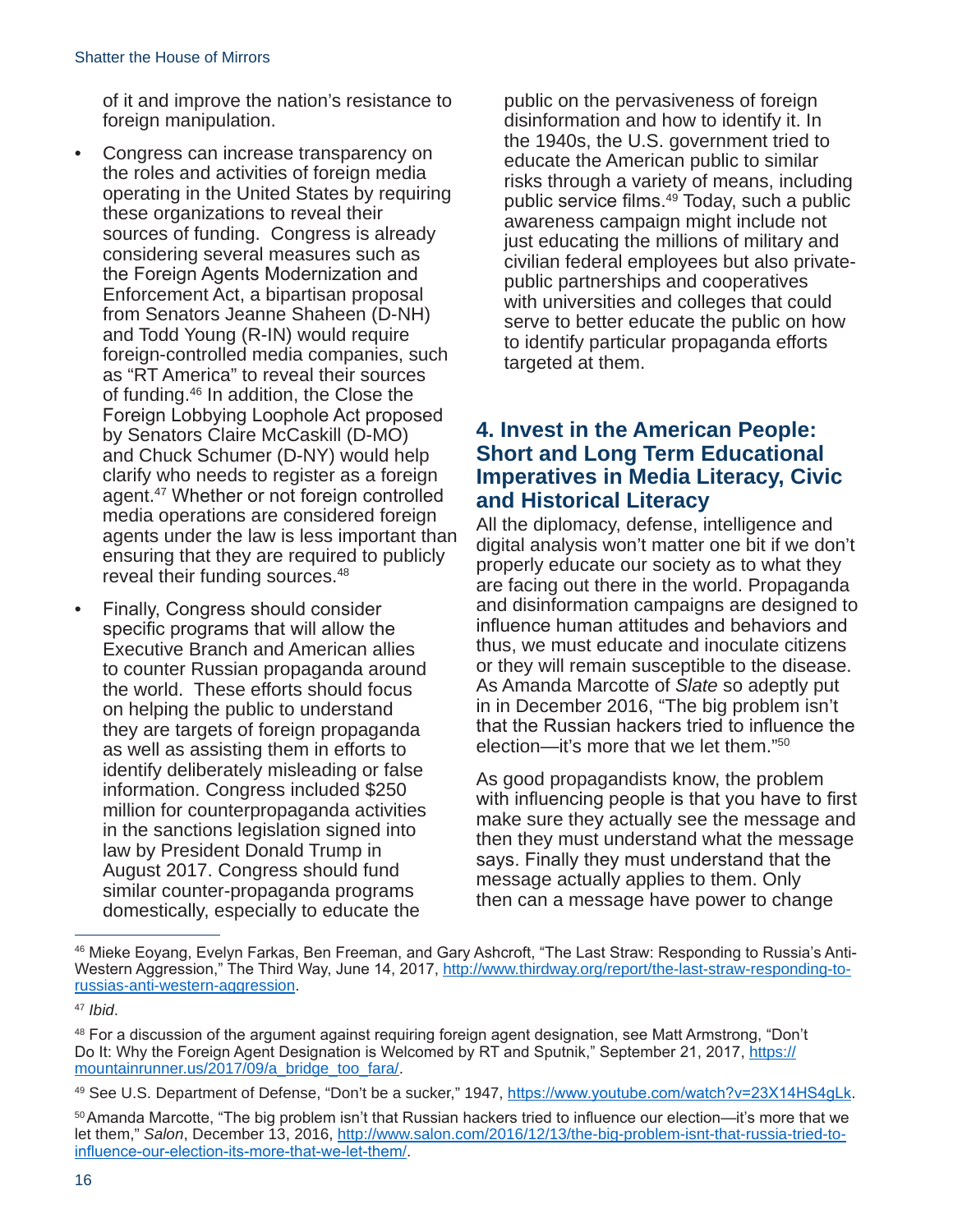attitudes or behaviors. If you can stop an influence operation at any of these points then it is less likely to have an impact.

The key to stopping this process is, quite simply, education. It is not just a matter of teaching students how to think critically but requiring students to be well schooled in the art of media literacy. Programs such as those run by the Center for News Literacy at Stony Brook University, the Media Education Lab at the University of Rhode Island, and the Stanford Graduate School of Education's History Education Group have already taken on the herculean task of media literacy education, faculty training, and curriculum development.<sup>51</sup> Fake news and disinformation in the United States are not new phenomena. Unregulated advertising in the late 19th Century and the Yellow Journalism of the early 20th Century are but some of the examples of how Americans were duped by domestic provocateurs in an analog era. The dawn of the internet, however, has understandably made it easier for both domestic or foreign propaganda and disinformation operations to disguise and spread their messages and indeed to allow a degree of collaboration between them. While some of these efforts have been ongoing for over a decade, the deficiencies in media literacy became clear during both the run-up to and during the 2016 presidential election cycle. In a report released in November of 2016, the Stanford History Education Group at Stanford's Graduate School of Education noted a "dismaying inability by students to reason about information they see on the internet," to include differentiating between advertisements and news articles as well as "identifying where the information came from."52

One particular challenge is that by the time students get to college it is often too late to break them of the habits and pre-conceived notions they have about what constitutes valid sources of information. Stony Brook University has focused its efforts on educating U.S. and international students at the middle school and junior high school level while Stanford has argued for greater education at the elementary school level.<sup>53</sup> Education will require a concerted effort at the K-12 level in order to introduce and reinforce key concepts that will allow students to avoid falling prey to disinformation and "fake news." There is no doubt that state school boards as well as public and private universities will have to enhance not just their educational programs but training for educators as well. Likewise, research institutions, perhaps in partnership with Silicon Valley, can push out ready-made blocks of instruction and entertaining but educational games in order to help internalize media literacy amongst the population. Specifically, programs will need to help provide people with the ability to distinguish ads from content and tell the difference between real and fake websites. Equally important will be reinforcing the need to crosscheck information, to include inculcating the importance of actually clicking links in stories and reading past the headlines. On a more holistic level, our students and citizens need to be more conscious about being critical of what they read to include understanding, at least at a basic level the difference between balance, bias, and "truth."

This is not an easy task and while there are organizations such as the National Association for Media Literacy Education<sup>54</sup> and the programs cited above, there is need

<sup>&</sup>lt;sup>51</sup> For information on the Stony Brook University Center for News Literacy, please visit [http://www.](http://www.centerfornewsliteracy.org/) [centerfornewsliteracy.org/](http://www.centerfornewsliteracy.org/). For the Stanford History Education Group, visit [http://sheg.stanford.edu/home\\_page.](http://sheg.stanford.edu/home_page) For information about the Media Education Lab at the University of Rhode Island, visit [http://mediaeducationlab.](http://mediaeducationlab.com) [com.](http://mediaeducationlab.com)

<sup>&</sup>lt;sup>52</sup> Brooke Donald, "Stanford researchers find students have trouble judging the credibility of information online," Stanford University, November 22, 2016, [https://ed.stanford.edu/news/stanford-researchers-find-students-have](https://ed.stanford.edu/news/stanford-researchers-find-students-have-trouble-judging-credibility-information-online)[trouble-judging-credibility-information-online.](https://ed.stanford.edu/news/stanford-researchers-find-students-have-trouble-judging-credibility-information-online)

<sup>53</sup> The Center for Media Literacy at Stony Brook University offers a massive open online course (MOOC) on media literacy. For more information, see "Making Sense of the News," <https://www.coursera.org/learn/news-literacy>.

<sup>54</sup> For information on the National Association for Media Literacy Education, please visit [https://namle.net/about/.](https://namle.net/about/)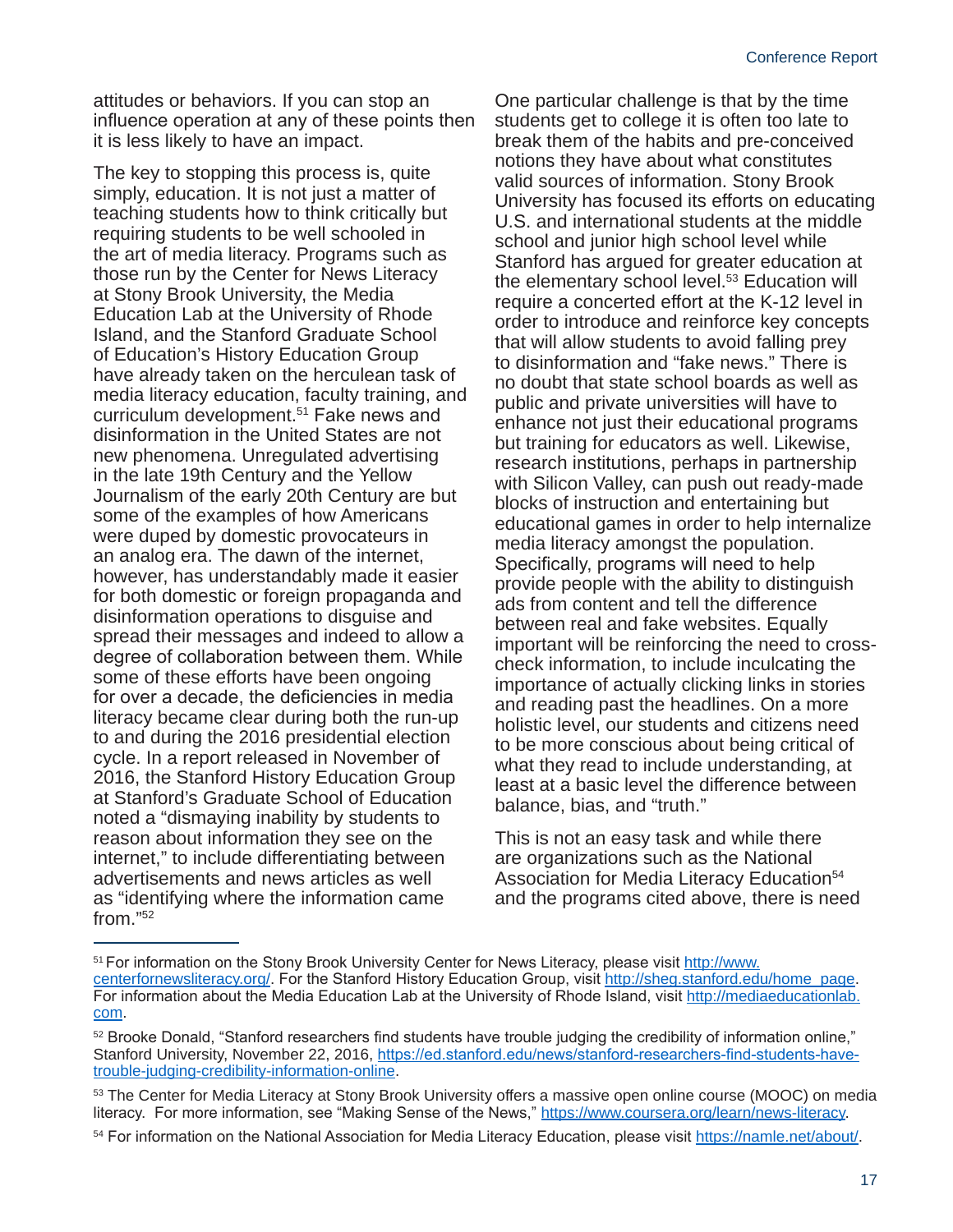for a more concerted effort on a national level that brings together educators, the media, and the private sector—especially those from the digital and tech sector—to work on the common cause of media literacy and critical thinking. This is one place where the federal government might be of assistance if only in helping with seed funding to establish or promote university consortiums or centers of excellence that could provide an umbrella for information sharing, curriculum development and the establishment of working groups, seminars, as well as in-person or virtual collaborative spaces. In essence, the nation needs an effort similar to the Science, Technology, Engineering, and Math (STEM) programs so ubiquitous today. The effort should include both universities, the federal government, and non-profit organizations to promote civic education, historical and media literacy, as well as critical thinking skills—the four-part antidote to a potentially existential threat to our nation's future.

Such an effort would require the major university academic alliances—such as the Big 10 Academic Alliance—to push collaboration within their universities. Likewise, the regional accreditation organizations could work with the U.S.

Department of Education on setting criteria by which colleges and universities are judged on their ability to provide media literacy training as part of the core curriculum. Similarly, Congress must work with the U.S. Department of Education to address the politically sensitive issue of national standards for K-12 media literacy education. In the end, however, it is less important that there are uniform standards and more important that our students get at least some form of basic media literacy whether formal or informal, through school or through activities outside the classroom. The challenge is no less than that recognized by President Eisenhower when he signed the National Defense Education Act in September 1958 to help bolster what was seen as a poor American effort in terms of math, science, and foreign language education. Indeed, Eisenhower believed that these were the skills critical to keeping pace with our national security threats in the age of "Sputnik." Ironically, the threat remains Sputnik—though this time the news organization and not the satellite—but the premise remains the same: we must bolster our educational system to ensure our citizens are able to understand the world and its dangers.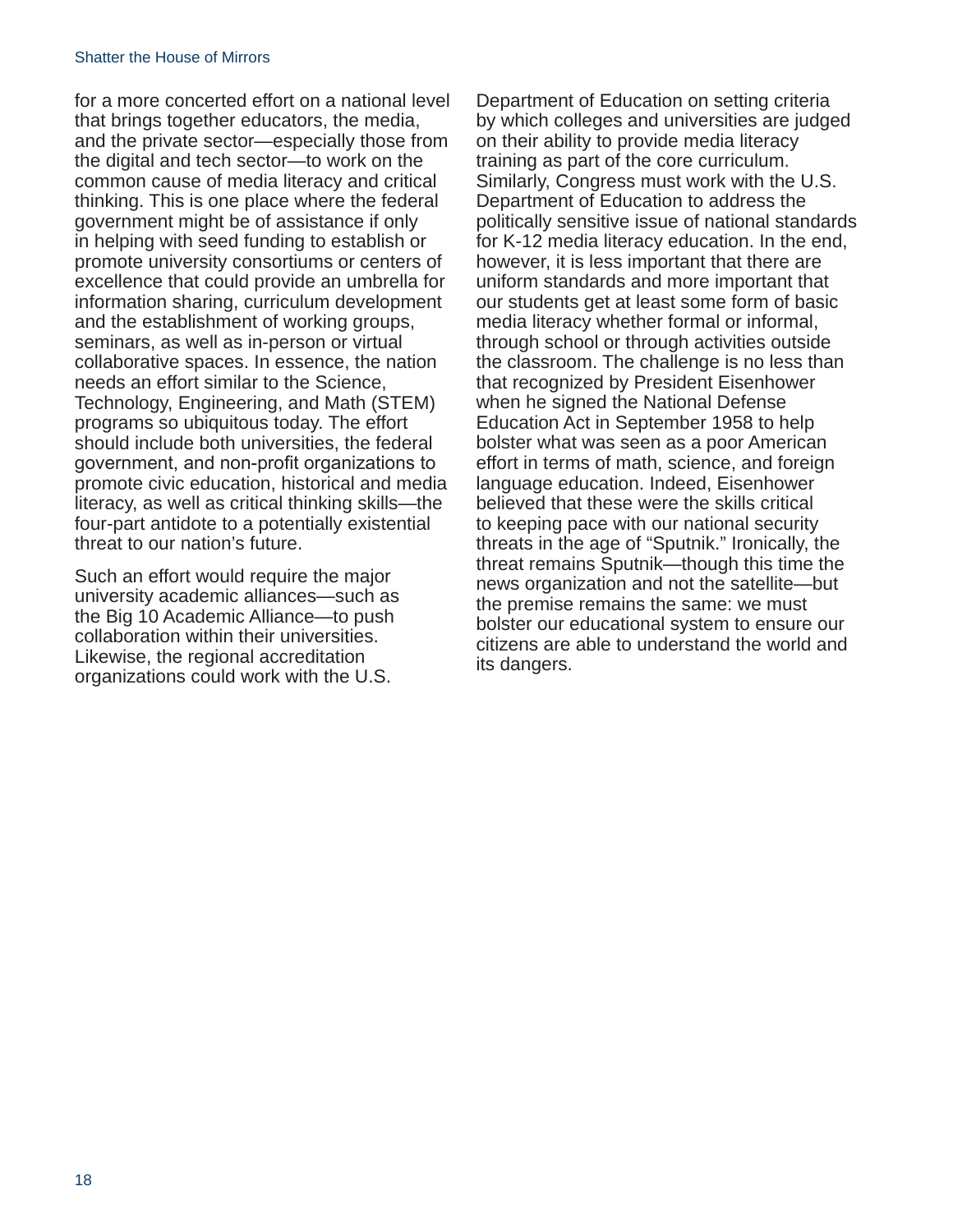#### **About the Report's Authors**

**James M. Ludes, Ph.D.**, is Vice President for Public Research and Initiatives and Executive Director of the Pell Center at Salve Regina University in Newport, Rhode Island. From July 2006 to August 2011, Ludes was executive director of the American Security Project (ASP), a bipartisan think-tank in Washington, DC. ASP was founded in 2006 to educate the public on a broad range of national security issues and the value of a principled approach to security. From November 2008 to February 2009, Ludes was a member of president-elect Obama's transition team. From 2002 to 2006, Ludes was legislative assistant to Sen. John Kerry for defense and foreign policy. During that time, he also coordinated defense policy issues for Kerry's 2004 presidential campaign, assisting in the development of policies on military end-strength, force structure and improved benefits for military families and veterans. He is editor of, and contributor to, *Iraq Uncensored* (2009) and co-editor of two previous books: *Attacking Terrorism* (2004) and *Twenty-First Century Proliferation* (2001). His doctoral dissertation at Georgetown University, "A Consistency of Purpose," focused on the Eisenhower administration's use of political warfare.

**Mark R. Jacobson, Ph.D.**, is an Associate Teaching Professor at the Edmund A. Walsh School of Foreign Service at Georgetown University. Jacobson has held various roles in the U.S. government including as a Senior Advisor to the Secretary of Defense and Special Assistant to the Secretary of the Navy. From 2009-2011 Jacobson served in Kabul, Afghanistan as the Deputy NATO Representative and Director of International Affairs at the International Security Assistance Force (ISAF) and in these roles advised Generals David Petraeus and Stanley McChrystal on the political dynamics of the NATO mission. Jacobson has also worked for Senator Carl Levin on the staff of the Senate Armed Services Committee and as a Senior Transatlantic Fellow at the German Marshall Fund of the United States. A combat veteran, Jacobson has served as both and Army and Navy reservist with mobilizations to both Bosnia and Afghanistan. As an academic, Jacobson focuses on military and diplomatic history and is particularly interested in the use of history to better inform public policy and statecraft. He holds BA and MA degrees from the University of Michigan and King's College, London, respectively. His doctoral dissertation at The Ohio State University, "Minds then Hearts," focused on the conduct of political and psychological warfare during the Korean War era.